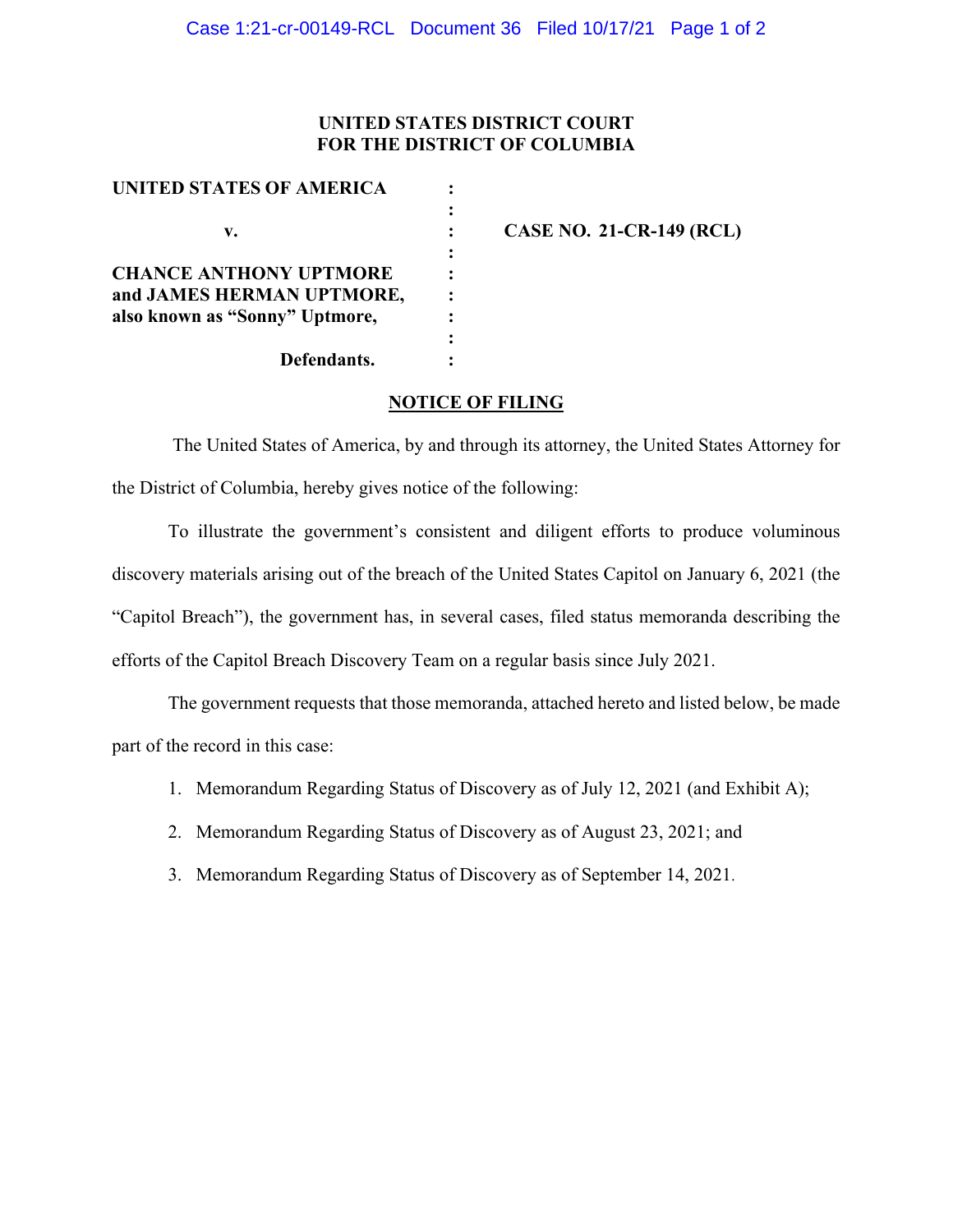Respectfully submitted,

CHANNING D. PHILLIPS Acting United States Attorney DC Bar No. 415793

By: /s/ *Emily A. Miller* EMILY A. MILLER Capitol Breach Discovery Coordinator DC Bar No. 462077 United States Attorney's Office 555 Fourth Street, N.W., Room 5826 Washington, DC 20530 Emily.Miller2@usdoj.gov (202) 252-6988

By: */s/ Angela N. Buckner*  ANGELA N. BUCKNER Assistant United States Attorney D.C. Bar No. 1022880 United States Attorney's Office 555 Fourth Street, N.W. Washington, D.C. 20530 Angela.Buckner@usdoj.gov (202) 252-2656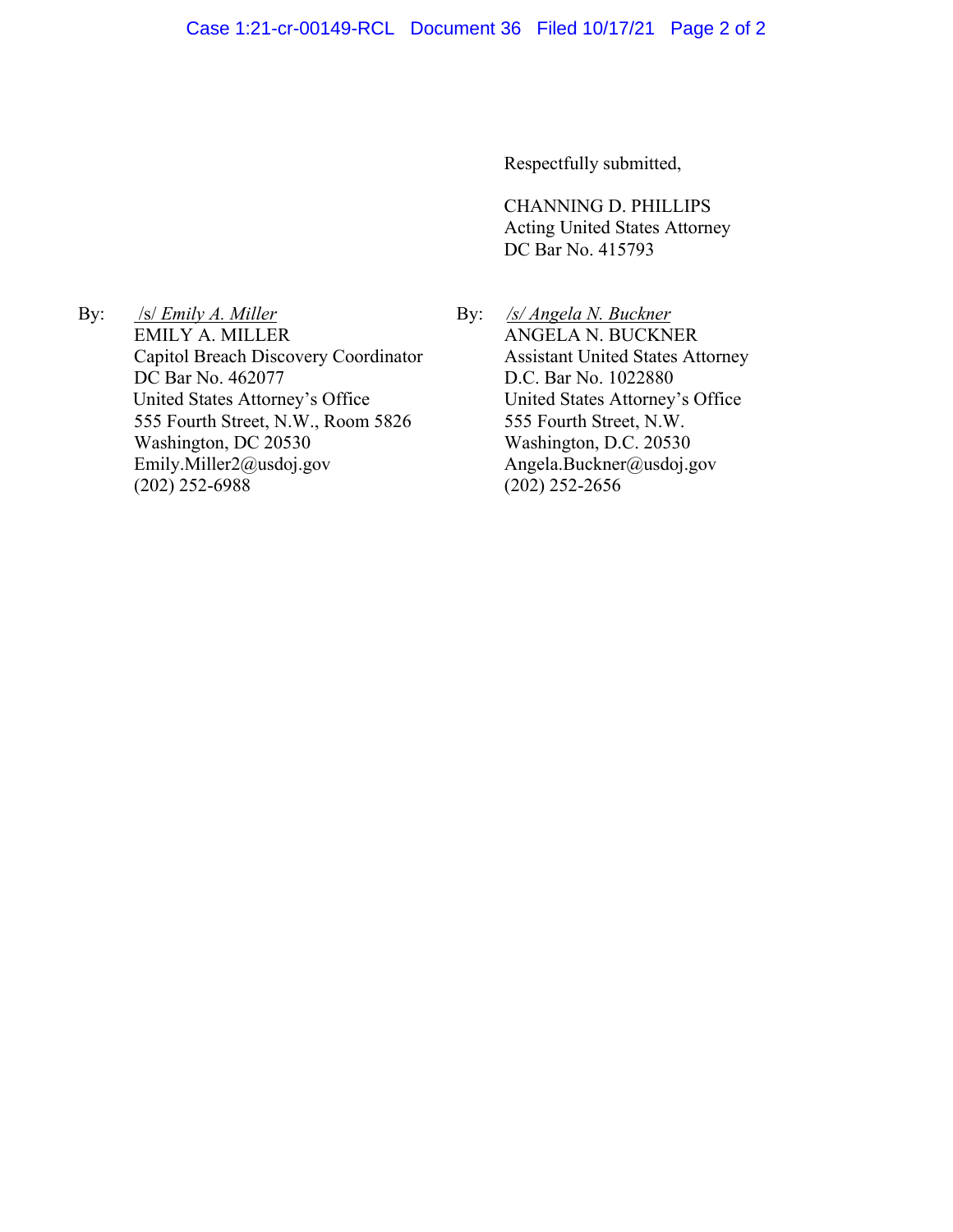### **UNITED STATES' MEMORANDUM REGARDING STATUS OF DISCOVERY AS OF JULY 12, 2021**

The United States files this memorandum for the purpose of describing the status of discovery. As an initial matter, substantial discovery has already been provided in this case. However, as set forth below, because the defendant's criminal acts took place at the same general time and location as many other charged crimes, the government's investigation into the breach of the United States Capitol on January 6, 2021 (the "Capitol Breach") has resulted in the accumulation and creation of a massive volume of data that may be relevant to many defendants. The government is diligently working to meet its unprecedented overlapping and interlocking discovery obligations by providing voluminous electronic information in the most comprehensive and useable format.

### **The Capitol Breach**

On January 6, 2021, as a Joint Session of the United States House of Representatives and the United States Senate convened to certify the vote of the Electoral College for the 2020 U.S. Presidential Election, a mob stormed the U.S. Capitol by breaking doors and windows and assaulting members of law enforcement, as others in the crowd encouraged and assisted those acts. Thousands of individuals entered the U.S. Capitol and U.S. Capitol grounds without authority, halting the Joint Session and the entire official proceeding of Congress for hours until the United States Capitol Police ("USCP"), the Metropolitan Police Department ("MPD"), and other law enforcement agencies from the city and surrounding region were able to clear the Capitol of rioters and to ensure the safety of elected officials. This event in its entirety is hereinafter referred to as the "Capitol Breach."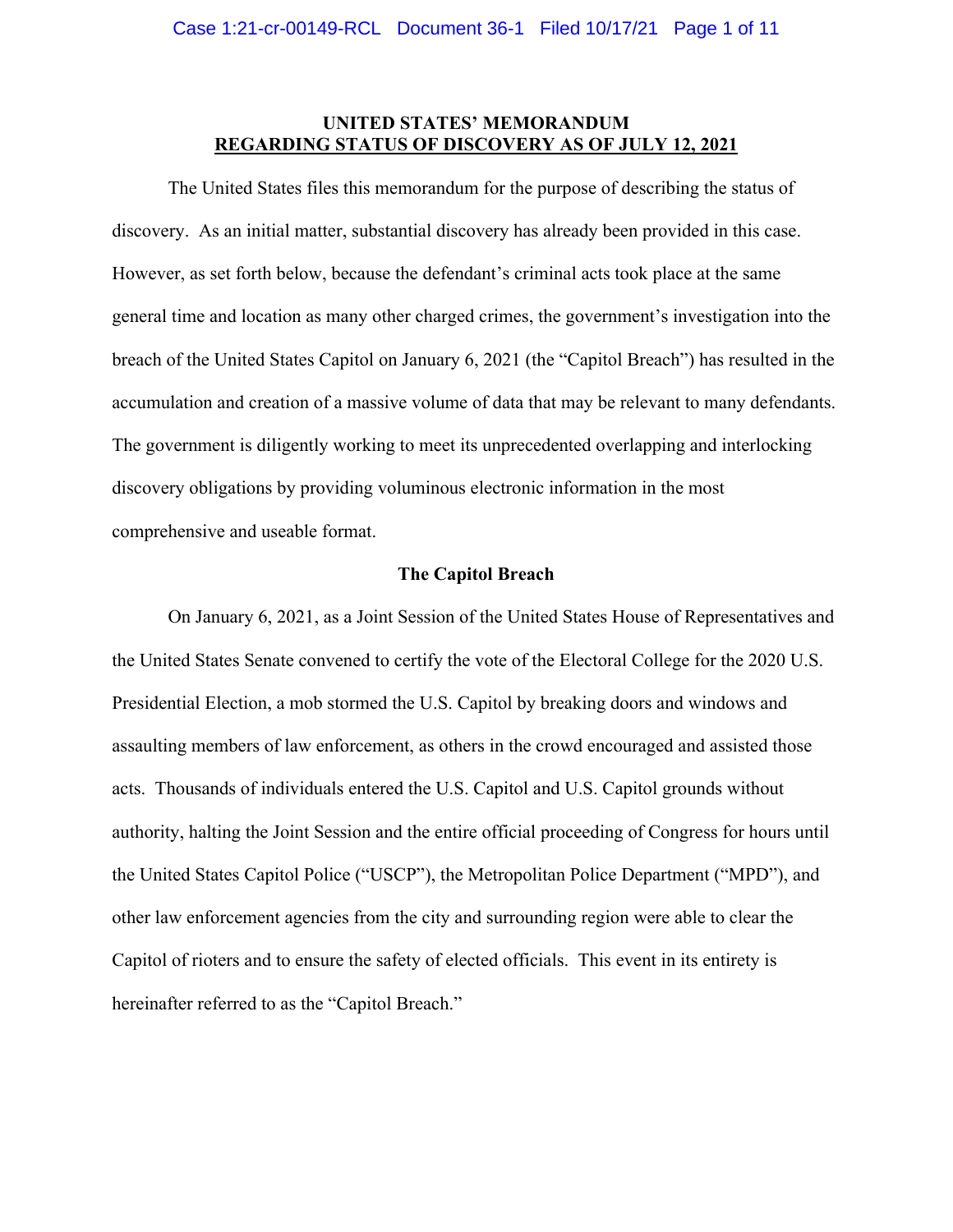### **Scope of Investigation**

The investigation and prosecution of the Capitol Breach will be the largest in American history, both in terms of the number of defendants prosecuted and the nature and volume of the evidence. In the six months since the Capitol was breached, over 500 individuals located throughout the nation have been charged with a multitude of criminal offenses, including but not limited to conspiracy, tampering with documents or proceedings, destruction and theft of government property, obstruction of law enforcement during civil disorder, assaults on law enforcement, obstruction of an official proceeding, engaging in disruptive or violent conduct in the Capitol or on Capitol grounds, and trespass. There are investigations open in 55 of the Federal Bureau of Investigation's 56 field offices.

### **Voluminous Materials Accumulated**

The government has accumulated voluminous materials that may contain discoverable information for many, if not all, defendants. An illustrative list of materials accumulated by the government includes:

- o Thousands of hours of closed circuit video ("CCV") from sources including the USCP, MPD, and United States Secret Service, and several hundred MPD Automated Traffic Enforcement camera videos;
- o Footage from Cable-Satellite Public Affairs Network (C-SPAN) and other members of the press;
- o Thousands of hours of body worn camera ("BWC") footage from MPD, Arlington County Police Department, Montgomery County Police Department, Fairfax County Police Department, and Virginia State Police;
- o Radio transmissions, event chronologies, and, to a limited extent, Global Positioning Satellite ("GPS") records for MPD radios;
- o Hundreds of thousands of tips, including at least 237,000 digital media tips;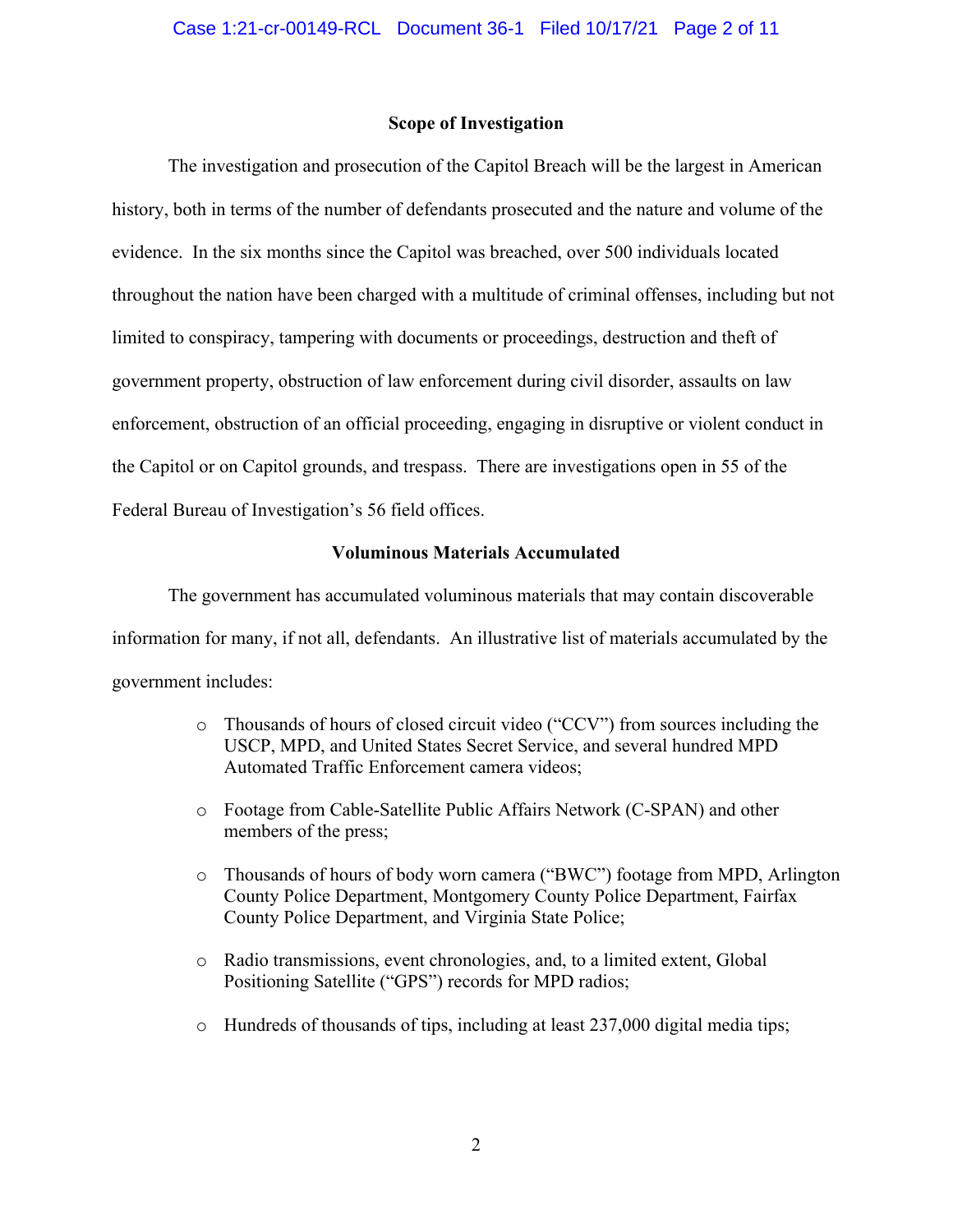- o Location history data for thousands of devices present inside the Capitol (obtained from a variety of sources including two geofence search warrants and searches of ten data aggregation companies);
- o Subscriber and toll records for hundreds of phone numbers;
- o Cell tower data for thousands of devices that connected to the Capitol's interior Distributed Antenna System (DAS) during the Capitol Breach (obtained from the three major telephone companies);
- o A collection of over one million Parler posts, replies, and related data;
- o A collection over one million Parler videos and images (approximately 20 terabytes of data);
- o Damage estimates from multiple offices of the U.S. Capitol;
- o A multitude of digital devices and Stored Communication Act ("SCA") accounts; and
- o Responses to grand jury subpoenas, of which over 6,000 have been issued, seeking documents such as financial records, telephone records, electronic communications service provider records, and travel records.

We are still collecting and assembling materials from the numerous entities who were involved in the response to the Breach, and we are still investigating – which means the amount of data (phones, devices, legal process, investigative memoranda) is growing.

### **Voluminous Legal Process and Investigative Memoranda**

In addition to the materials collected, tens of thousands of documents have been generated in furtherance of the investigation, to include interviews of subjects, witnesses, tipsters and officers; investigations into allegations concerning officer conduct on January 6; source reports; evidence collection reports; evidence analysis reports; chain-of-custody documents; legal documents including preservation letters, subpoenas, 2703(d) orders, consent forms, and search warrants; and memoranda of investigative steps taken to evaluate leads or further investigations.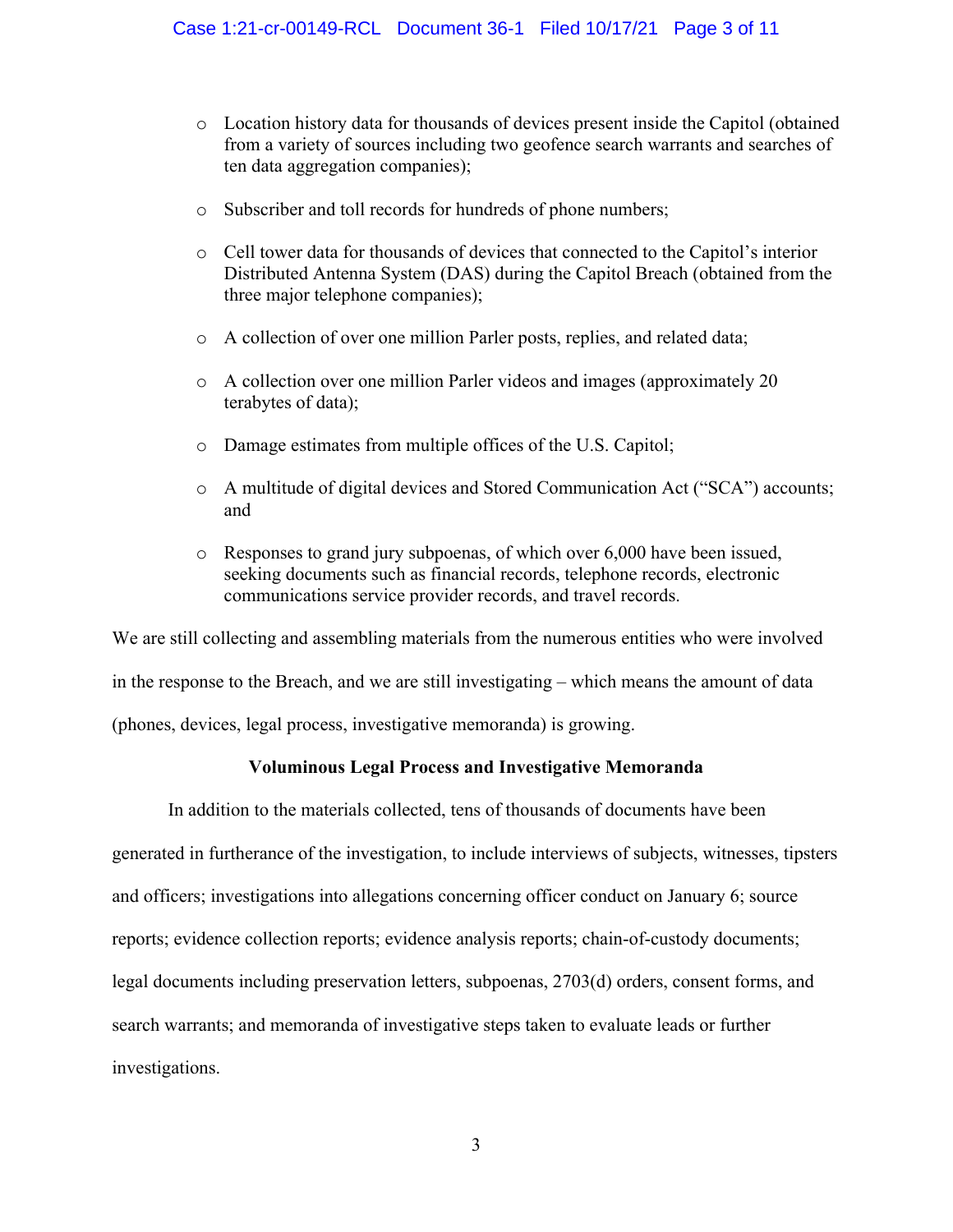### **Interrelated Crimes and Discovery**

The Capitol Breach involves thousands of individuals inside and outside the Capitol, many of whom overwhelmed and assaulted police. (According to a Washington Post analysis of the events, "the mob on the west side eventually grew to at least 9,400 people, outnumbering officers by more than 58 to one.") *See* 

*https://www.washingtonpost.com/investigations/interactive/2021/dc-police-records-capitol-*

*riot/?itid=sf\_visual-forensics*. The cases clearly share common facts, happening in generally the same place and at the same time. Every single person charged, at the very least, contributed to the inability of Congress to carry out the certification of our Presidential election.

These circumstances have spawned a situation with overlapping and interlocking discovery obligations. Many defendants may be captured in material that is not immediately obvious and that requires both software tools and manual work to identify, such as video and photos captured in the devices and SCA accounts of other subjects. Accordingly, the defense is generally entitled to review all video or photos of the breach whether from CCV, BWC or searches of devices and SCA accounts. Notably, we have received a number of defense requests for access to such voluminous information, and requests for the government to review the entirety of the law enforcement files related to this investigation. For example, in support of a motion to compel access to all of the footage, one such counsel stated:

The events of January 6, 2021 were memorialized to an extent rarely, if ever, experienced within the context of federal criminal cases. The Government itself has a wealth of surveillance video footage. Virtually every attendee in and around the Capitol on January 6, 2021 personally chronicled the events using their iPhone or other similar video device. Many of the attendees posted their video on one or more social media platforms. Many held their videos close to their vests resulting in little if any publication of same. News media outlets from around the world captured video footage. Independent media representative from around the world captured video footage. Intelligence and law enforcement personnel present at the Capitol on January 6, 2021 also captured video footage of events of the day. By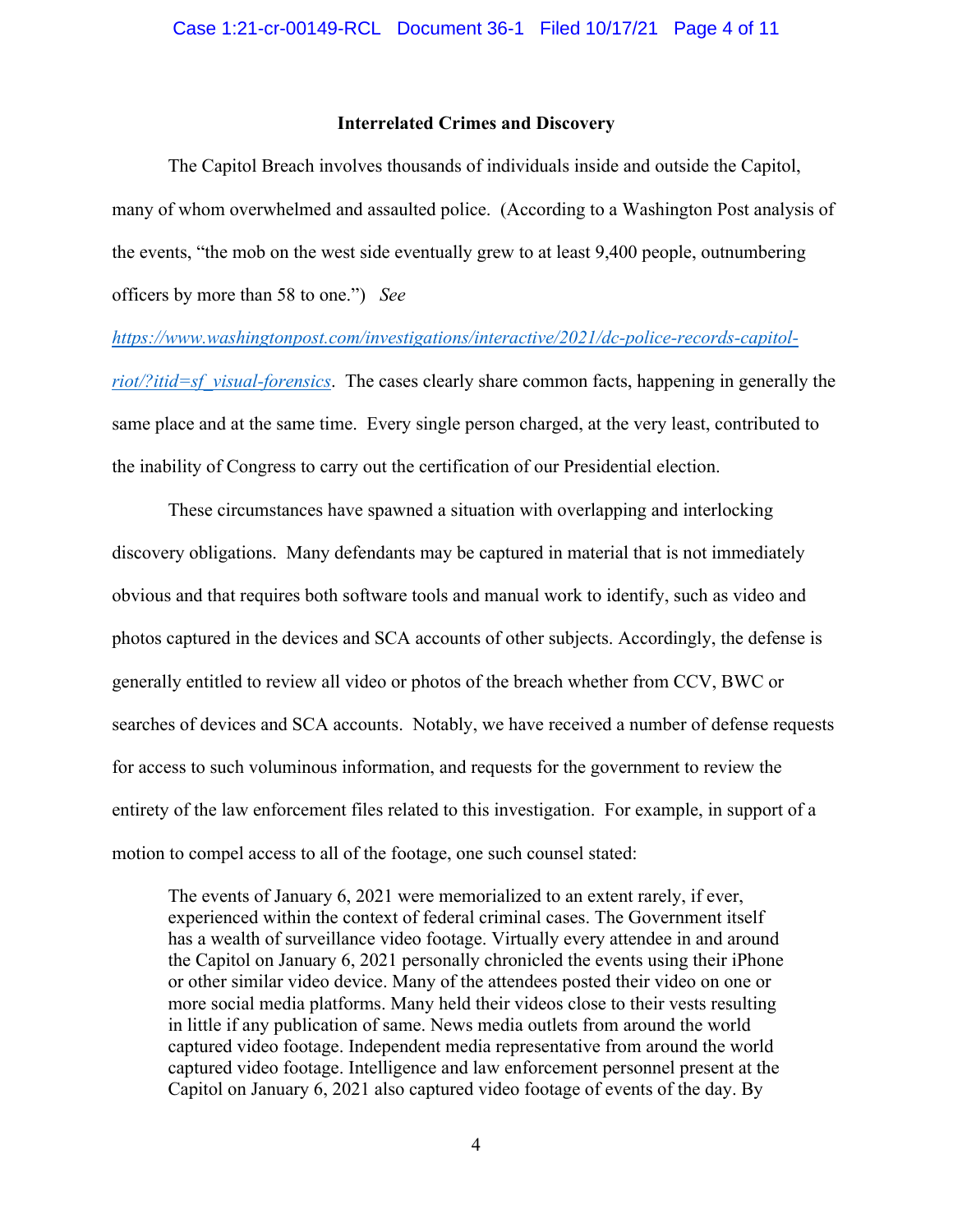the Government's own admission, the Government has an overwhelming amount of video footage of the events of January 6, 2021. During the handlings of January 6 cases, the Government has garnered and continues to garner access to added video footage from, among other sources, the general public and the defendants themselves. *Upon information and belief, the Government is not capable of vetting, cataloging and determining materiality of the video footage such as to ensure that disclosure of same is timely made in all cases to which the footage is material for disclosure purposes.* The "information and belief" in this regard is a function of the undersigned counsel's personal knowledge relative to footage given to the Government, familiarity with other January 6 cases both as counsel for other January 6 defendants and as counsel familiar with other counsel representing January 6 defendants and the understanding that the footage provided to the Government does not appear to have been produced to other defendants whose cases warrant similar disclosure by the Government of material evidence. *Defendant has requested the Government confirm whether there is a single repository for all video footage amassed relative to the events at the Capitol on January 6, 2021 and, further, has requested access to same for inspection and examination for determination of materiality and disclosure of the Government's protocol to determine materiality.*

*United States v. Jacob Chansley*, 21-cr-00003 (RCL) (Document No. 58)(emphasis added).

Examples of additional similar discovery requests we have received in Capitol Breach cases are quoted in Exhibit A, attached hereto.

### **Early Establishment of Discovery Team**

Shortly after the Capitol Breach, the U.S. Attorney's Office established a Capitol Breach Discovery Team to create and implement a process for the production of discovery in January 6 cases. The Discovery Team is staffed by federal prosecutors who have experience in managing complex investigations involving voluminous materials, Department of Justice experts in project management and electronic discovery management, and a lead discovery agent from the Federal Bureau of Investigation. Members of the Discovery Team consult regularly with Department of Justice subject matter experts, including Associate Deputy Attorney General and National Criminal Discovery Coordinator Andrew Goldsmith. As discussed further below, members of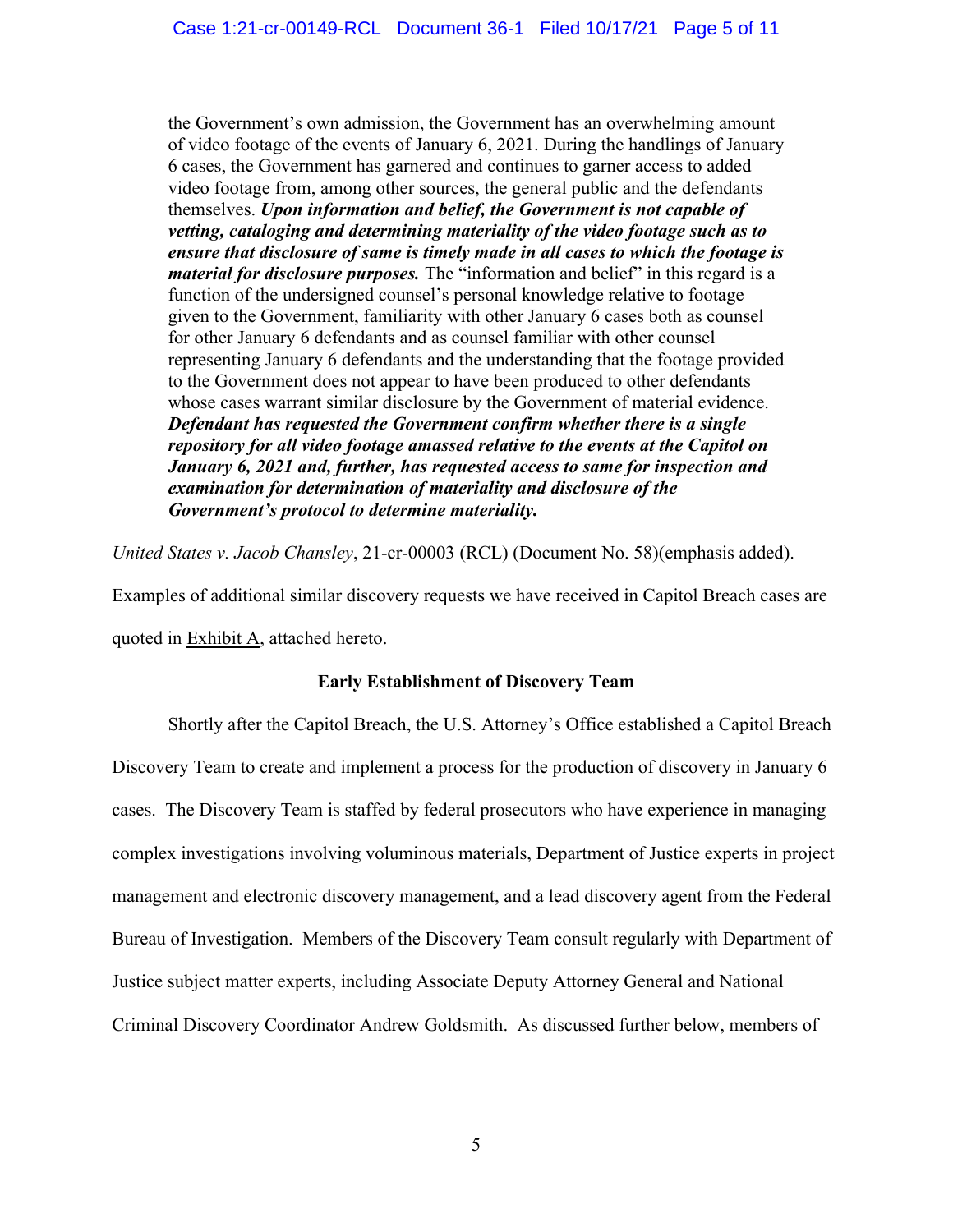### Case 1:21-cr-00149-RCL Document 36-1 Filed 10/17/21 Page 6 of 11

the Discovery Team also meet and confer on a regular basis with Federal Public Defender ("FPD") leadership and electronic discovery experts.

#### **Recognition of Need for Vendor Promptly Addressed**

Following the Capitol Breach, the United States recognized that due to the nature and volume of materials being collected, the government would require the use of an outside contractor who could provide litigation technology support services to include highly technical and specialized data and document processing and review capabilities. The government drafted a statement of work, solicited bids, evaluated them, and selected a vendor. This was an unprecedented undertaking which required review at the highest levels of the Department of Justice and was accomplished as quickly as possible.

On or about May 28, 2021, the government contracted Deloitte Financial Advisory Services, LLP ("Deloitte"), a litigation support vendor with extensive experience providing complex litigation technology services, to assist in document processing, review and production of materials related to the Capitol Breach. As is required here, Deloitte furnishes secure, complex, and highly technical expertise in scanning, coding, digitizing, and performing optical character recognition – as well as processing, organizing, and ingesting a large volume of Electronically Stored Information ("ESI") and associated metadata in document review platforms – which is vital to the United States' ability to review large data/document productions and is essential to our ability to prosecute these cases effectively.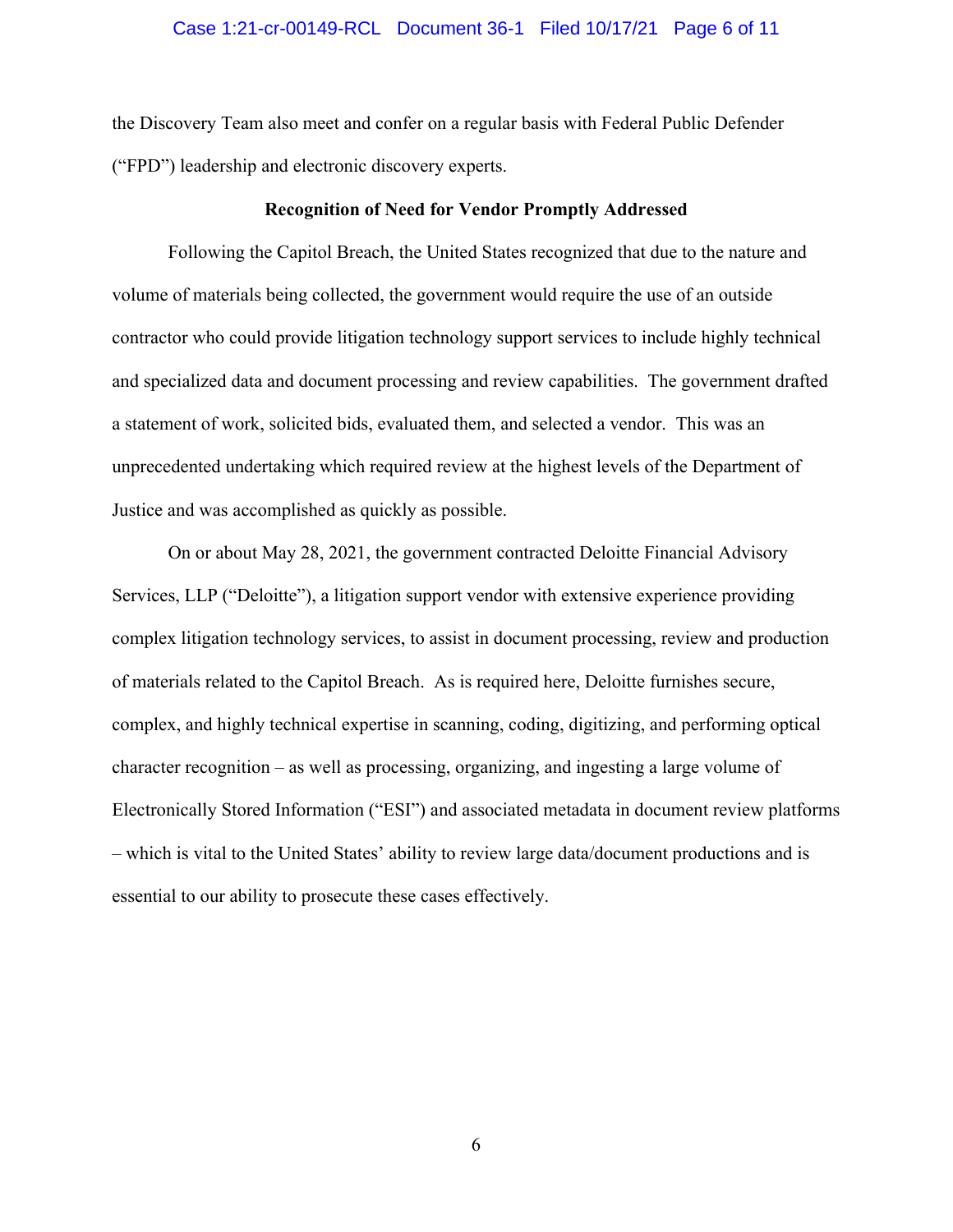### **Implementation of Contract with Deloitte**

We have already begun transferring a large volume of materials to Deloitte (as of July 7, 2021, over 200 disks of data and 34,000 USCP records), who is populating the database. Specific processing workflows and oversight are being established between the United States Attorney's Office and the vendor. We have already coordinated with Deloitte to use various tools to identify standard categories of Personal Identifying Information ("PII") and to redact them. Once the database is accessible, we will begin systematically reviewing materials for potentially discoverable information, tagging when possible (e.g., video by a location or type of conduct, interviews describing a particular event), and redacting when necessary. Among other things, the vendor is also building a master evidence tracker to assist us in keeping records of what is provided to us and what is ultimately produced, which is part of our approach to a defensible discovery protocol.

#### **Systematic Reviews of Voluminous Materials**

We are implementing and continuing to develop processes and procedures for ensuring that voluminous materials have been and will continue to be systematically reviewed for information that, *inter alia,* may be material to the defense, e.g.:

- o Comparing all known identifiers of any charged defendant against tips, Parler data, ad tech data, cell tower data, and geofence data; and
- o Searching all visual media (such as CCV, BWC, social media or device search results) – the collection of which grows on a regular basis – against known images of charged defendants.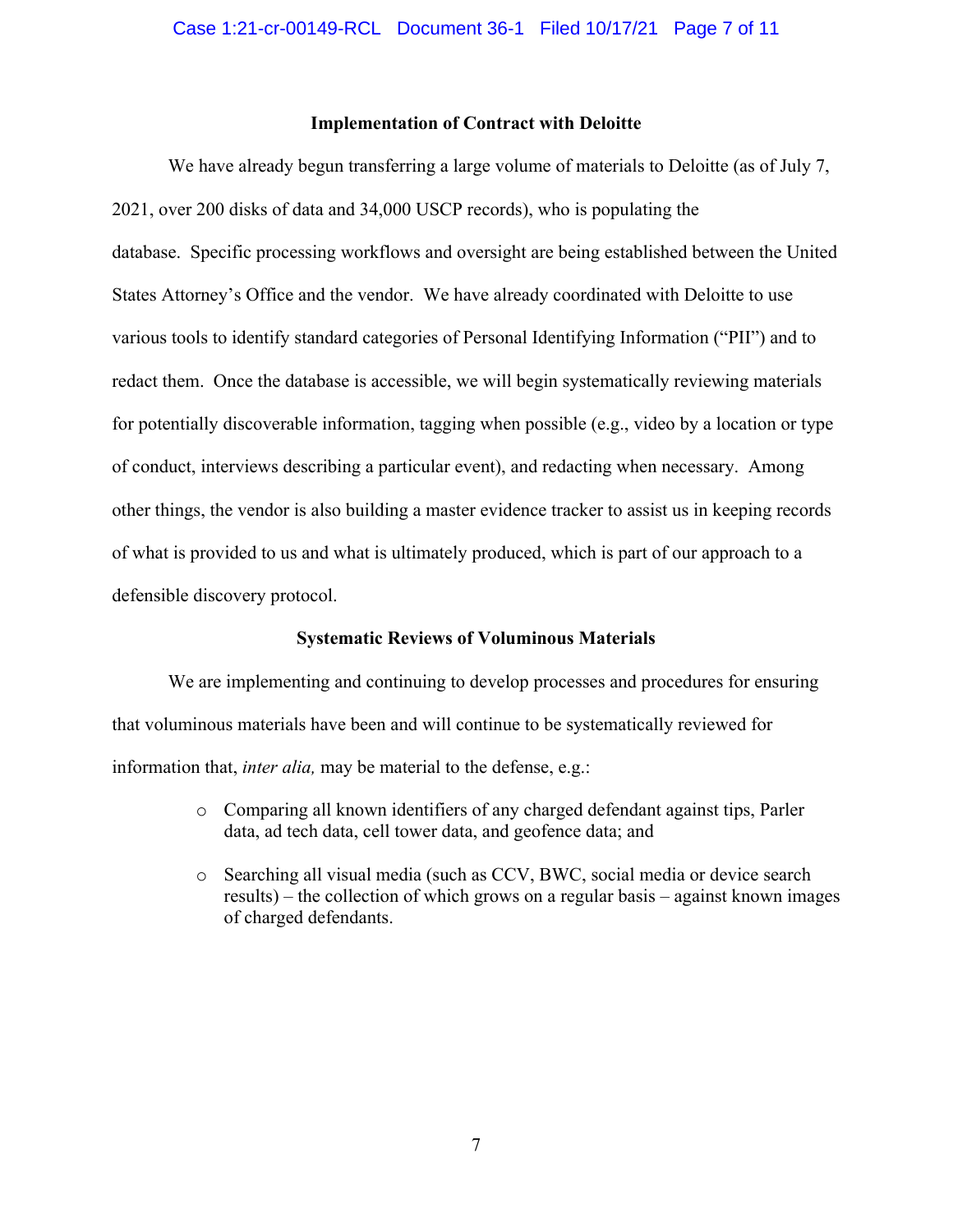### **Certain Specific Defense Requests**

Multiple defense counsel have inquired about investigations into officers who were *alleged* to have been complicit in the January 6 Capitol Breach. We have received copies of investigations into officer conduct, have finished reviewing them, and plan to disclose the relevant materials shortly.

#### **Complexities Require Careful Consideration**

Producing discovery in a meaningful manner and balancing complex legal-investigative and technical difficulties takes time. We want to ensure that all defendants obtain meaningful access to voluminous information that may contain exculpatory material, and that we do not overproduce or produce in a disorganized manner. That means we will review thousands of investigative memoranda, even if there is a likelihood they are purely administrative and not discoverable, to ensure that disclosures are appropriate.

#### *Legal-Investigative Considerations*

We must also carefully ensure we are adequately protecting the privacy and security interests of witnesses and subjects from whom those materials were derived. For example, we cannot allow a defendant's PII to be disseminated – without protection – to hundreds of others. Similarly, we cannot allow personal contact information for Congressional members, staffers, and responding police officers – targets and victims of these crimes – whose phones may have connected to the Capitol's DAS network to inadvertently be produced. We also must protect Law Enforcement Sensitive materials by ensuring they are carefully reviewed for discoverability and, if they are discoverable, that they are disclosed in an appropriate manner. We continue to develop workable paradigm for disclosing a vast amount of Capitol CCV while ensuring that the Capitol's security is maintained. We are also scrupulously honoring defendants' attorney-client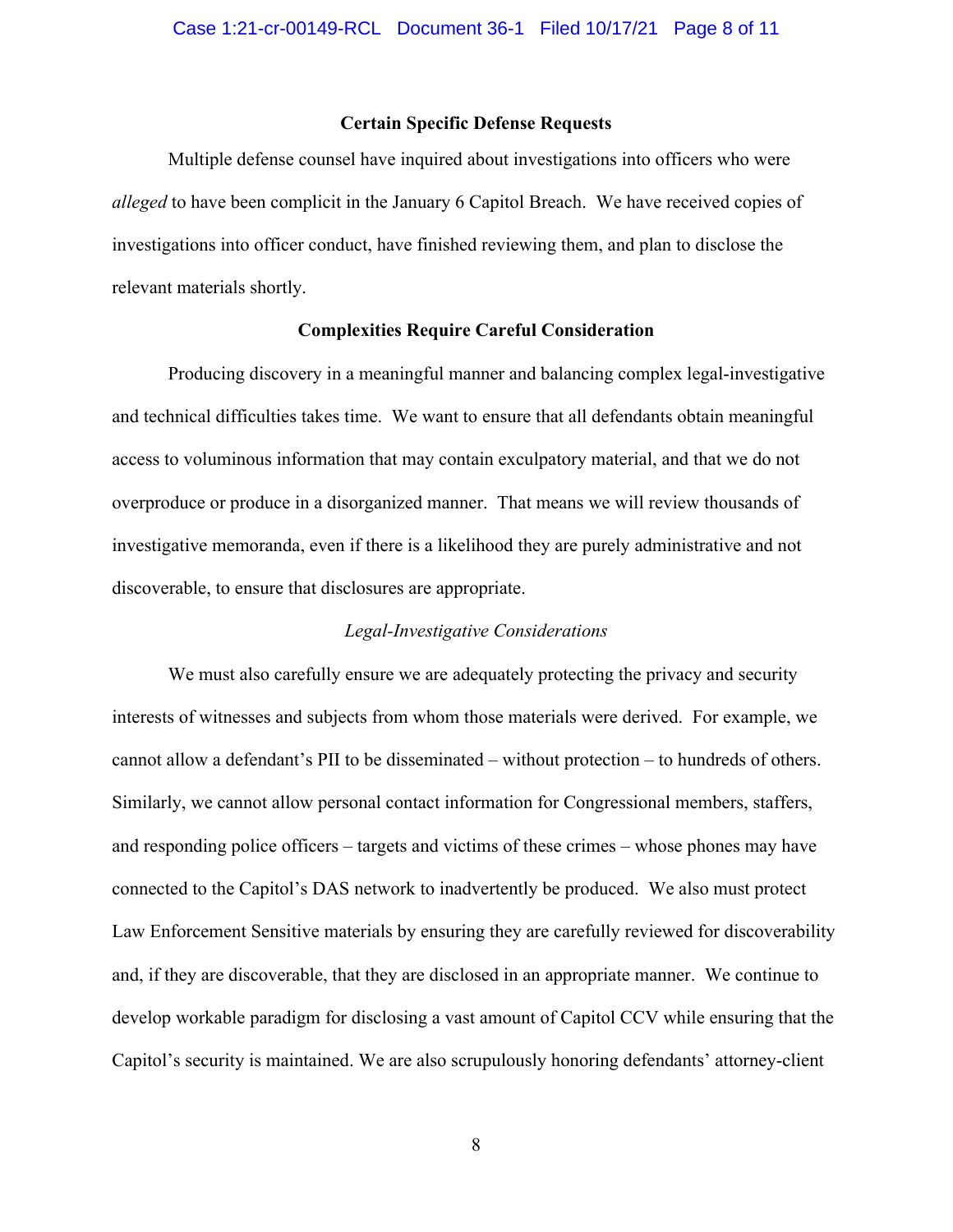### Case 1:21-cr-00149-RCL Document 36-1 Filed 10/17/21 Page 9 of 11

privilege by employing a filter team that is continually reviewing devices and accounts for potentially privileged communications.

### *Technological Considerations*

A large volume of the information that has been collected consists of ESI. ESI frequently contains significant metadata that may be difficult to extract and produce if documents are not processed using specialized techniques. Metadata is information about an electronic document and can describe how, when and by whom ESI was created, accessed, modified, formatted, or collected. In the case of a document created with a word processing program, for example, metadata may include the author, date created, and date last accessed. In the case of video footage, metadata may identify the camera that was used to capture the image, or the date and time that it was captured. Metadata may also explain a document's structural relationship to another document, e.g., by identifying a document as an attachment to an investigative memoranda.

Processing, hosting, and production of the voluminous and varied materials described above, to include the preservation of significant metadata, involves highly technical considerations of the document's source, nature, and format. For example, the optimal type of database for hosting and reviewing video footage may differ from the optimal type of database for hosting investigative memoranda. Similarly, a paper document, a word processing document, a spreadsheet with a formula, video footage from a camera, or video footage associated with a proprietary player may each require different types of processing to ensure they are captured by database keyword searches and produced with significant metadata having been preserved.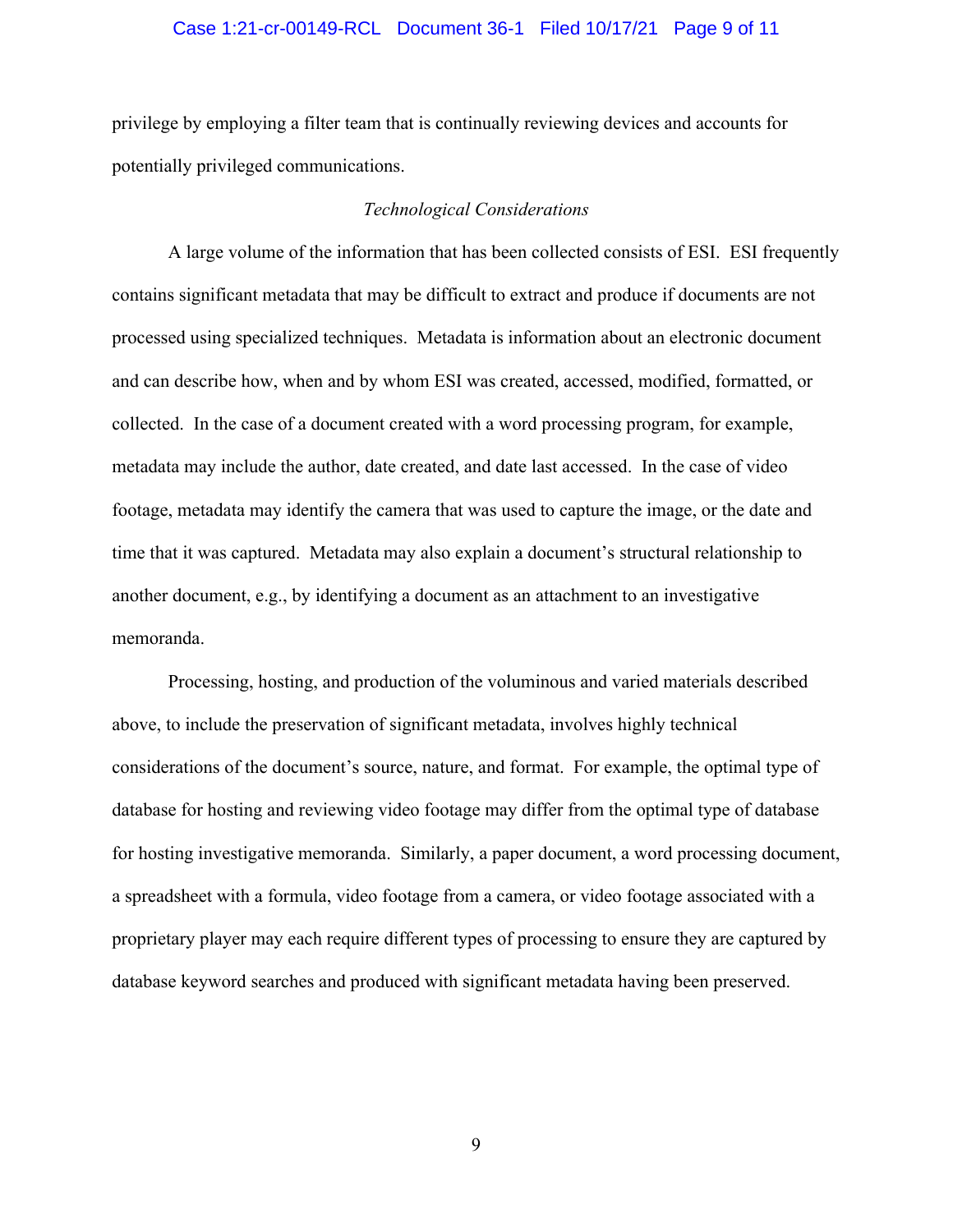### **Involving Defense Counsel in Voluminous Discovery Plan**

The Discovery Team regularly meets with FPD leadership and technical experts with respect to discovery issues. Given the volume of information that may be discoverable, FPD is providing input regarding formats that work best with the review tools that Criminal Justice Act panel attorneys and Federal Defender Offices have available to them. Due to the size and complexity of the data, we understand they are considering contracting with third party vendors to assist them (just as the United States Attorney's Office has done for this matter). So as to save defense resources and to attempt to get discovery more quickly to defense counsel, there were efforts made to see if FPD could use the same vendor as the United States Attorney's Office to set up a similar database as the government is using for reviewing the ESI, but for contractual and technical reasons we have recently learned that was not feasible. We are in the on-going process of identifying the scope and size of materials that may be turned over to FPD with as much detail as possible, so that FPD can obtain accurate quotes from potential database vendors. It is hoped that any databases or repositories will be used by FPD offices nationwide that are working on Capitol Breach cases, counsel that are appointed under the Criminal Justice Act, and retained counsel for people who are financially unable to obtain these services. A database will be the most organized and economical way of ensuring that all counsel can obtain access to, and conduct meaningful searches upon, relevant voluminous materials, e.g., thousands of hours of body worn camera and Capitol CCV footage, and tens of thousands of documents, including the results of thousands of searches of SCA accounts and devices.

### **Compliance with Recommendations Developed by the Department of Justice and Administrative Office of the U.S. Courts Joint Working Group on Electronic Technology**

As is evidenced by all of the efforts described above, the United States is diligently working to comply with the *Recommendations for Electronically Stored Information (ESI)*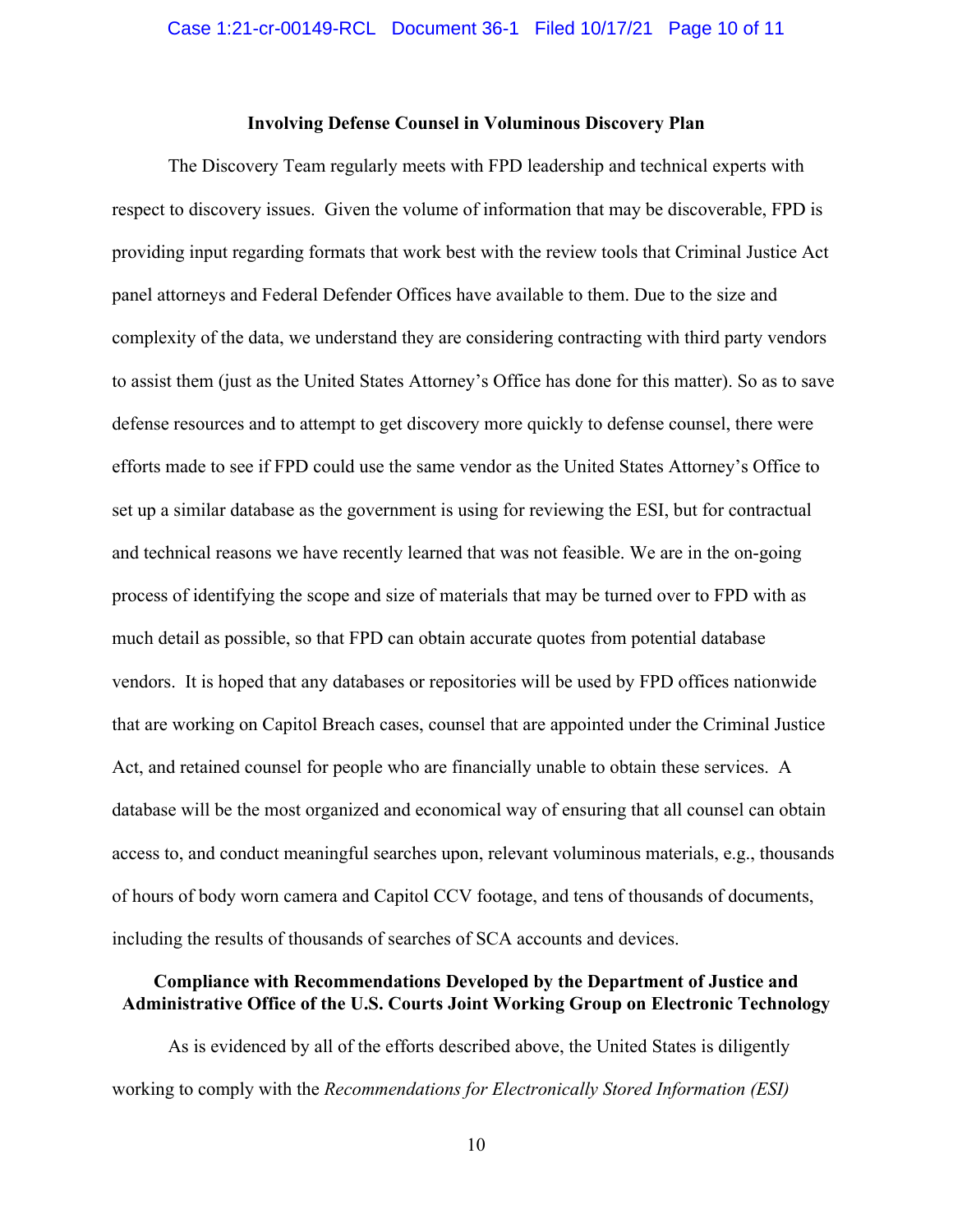*Discovery Production* developed by the Department of Justice and Administrative Office of the U.S. Courts Joint Working Group on Electronic Technology in the Criminal Justice System in February 2012.<sup>1</sup> See https://www.justice.gov/archives/dag/page/file/913236/download. For example, we are: (1) including individuals with sufficient knowledge and experience regarding ESI; (2) regularly conferring with FPD about the nature, volume and mechanics of producing ESI discovery; (3) regularly discussing with FPD what formats of production are possible and appropriate, and what formats can be generated and also maintain the ESI's integrity, allow for reasonable usability, reasonably limit costs, and if possible, conform to industry standards for the format; (4) regularly discussing with FPD ESI discovery transmission methods and media that promote efficiency, security, and reduced costs; and (5) taking reasonable and appropriate measures to secure ESI discovery against unauthorized access or disclosure.

<sup>&</sup>lt;sup>1</sup> These *Recommendations* are explicitly referenced in the Advisory Committee Note to Rule 16.1. Importantly, the two individuals primarily responsible for developing the Recommendations are Associate Deputy Attorney General Andrew Goldsmith, who (as noted earlier) is working closely with the prosecution's Discovery Team, and Sean Broderick, the FPD's National Litigation Support Administrator, who is playing a similar role for the D.C. Federal Defender's Office on electronic discovery-related issues. Messrs. Goldsmith and Broderick have a long history of collaborating on cost-effective ways to address electronic discovery-related issues, which undoubtedly will benefit all parties in this unprecedented undertaking.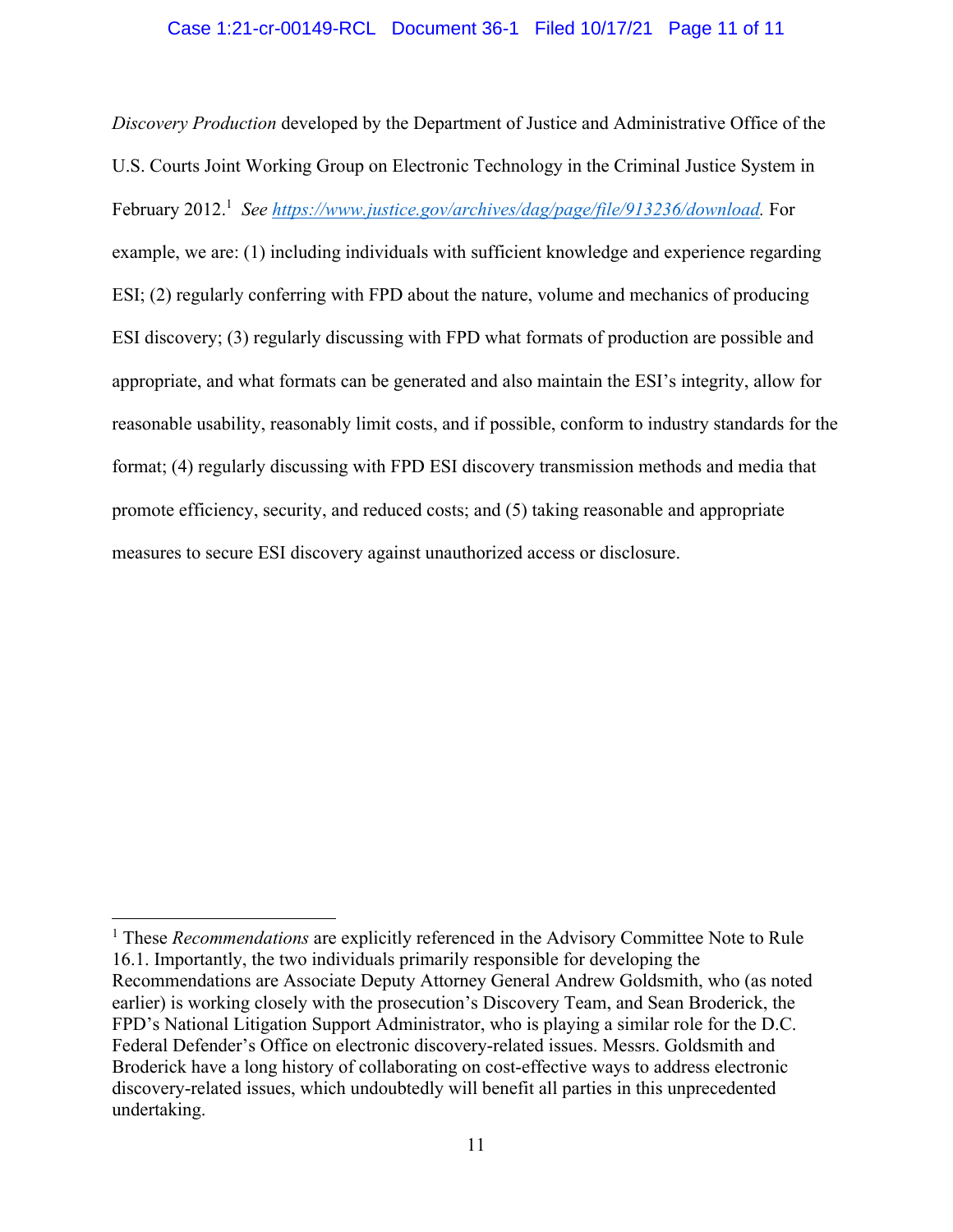# Case 1:21-cr-00149-RCL Document 36-2 Filed 10/17/21 Page 1 of 2

## **EXHIBIT A Additional Examples of Defense Discovery Requests**

| $\mathbf{1}$   | "Videos in the government's possession that filmed the interior of the capital building from approximately 2:50 PM to 3:35 PM on<br>January 6, 2021."                                                                                                                                                                                                                                                                                                                                                                                                                                                                                   |
|----------------|-----------------------------------------------------------------------------------------------------------------------------------------------------------------------------------------------------------------------------------------------------------------------------------------------------------------------------------------------------------------------------------------------------------------------------------------------------------------------------------------------------------------------------------------------------------------------------------------------------------------------------------------|
| $\sqrt{2}$     | "[A]ll photographs or video footage obtained or confiscated by the government from outside sources during the investigation of<br>this case are material to the defense's preparation."                                                                                                                                                                                                                                                                                                                                                                                                                                                 |
| $\overline{3}$ | "Our position is that the government must identify any evidence it believes to capture [defendant], regardless of whether it intends<br>to rely on the same in its case in chief."                                                                                                                                                                                                                                                                                                                                                                                                                                                      |
| $\overline{4}$ | "Copies of any and all documents, photographs, and video received by the U.S. Attorney's office and/or Metropolitan Police<br>Department or any other law enforcement agency from any law enforcement officer or prosecutor from any other jurisdiction<br>regarding this case."                                                                                                                                                                                                                                                                                                                                                        |
| 5              | "I write to request that the United States review the contents of the FBI's "I" drive and disclose any and all exculpatory evidence<br>identified therein."                                                                                                                                                                                                                                                                                                                                                                                                                                                                             |
| 6              | "Network news outlets aired footage of one or more Officers directing protestors towards doors and seemingly invited them to<br>enter the building -- this is Brady material for our clients."                                                                                                                                                                                                                                                                                                                                                                                                                                          |
| 7              | "The discovery I'm requesting is all video and/or audio footage in which Capitol Police and any other Gov't officials or agents<br>remove barriers and/or interact with protestors who entered the Capitol or gained access to the patios or other structures connected<br>to the Capitol building complex."                                                                                                                                                                                                                                                                                                                            |
| 8              | "This request also includes any video footage, including from cameras owned by MPD (crime and red light) and DDOT (which are<br>operated and maintained by MPD, and to which MPD has access), as well as any footage that government actors reviewed. This<br>request also includes any video footage from MPD District where the defendant was taken, and all body worn camera footage that<br>may have captured any portion of the alleged incident, investigation or arrest of my client."                                                                                                                                           |
|                | "The request includes all Body Worn Camera (BWC) footage from all offices involves in any and all searchers, arrests, and<br>investigations associated with this case and/ or labels with the CCN Number associated with this case; information that will permit<br>undersigned counsel to identify the officer wearing the BWC; metadata related to any and all BWC footage; information from the<br>AUSA's office and/or MPD specifying any edits or redactions made to the footage and the corresponding justifications. Please also<br>provide the access logs for the BWC footage for any and all officers involved in this case." |
| 9              | "All photographs, including those of the defendant, sketches, diagrams, maps, representations or exhibits of any kind, that<br>relate to this case, regardless of whether the government intends to introduce them in its case-in-chiefIncluding all video<br>recordings related to the January 6, 2021 events."                                                                                                                                                                                                                                                                                                                        |
| 10             | "I further request that you review all documentation related to or generated in connection with this case that may be outside of the<br>government's official case file (e.g., materials in the FBI's "I-Drive" or other similar repositories of investigation documents in the<br>possession of federal or local agencies or law enforcement authorities."                                                                                                                                                                                                                                                                             |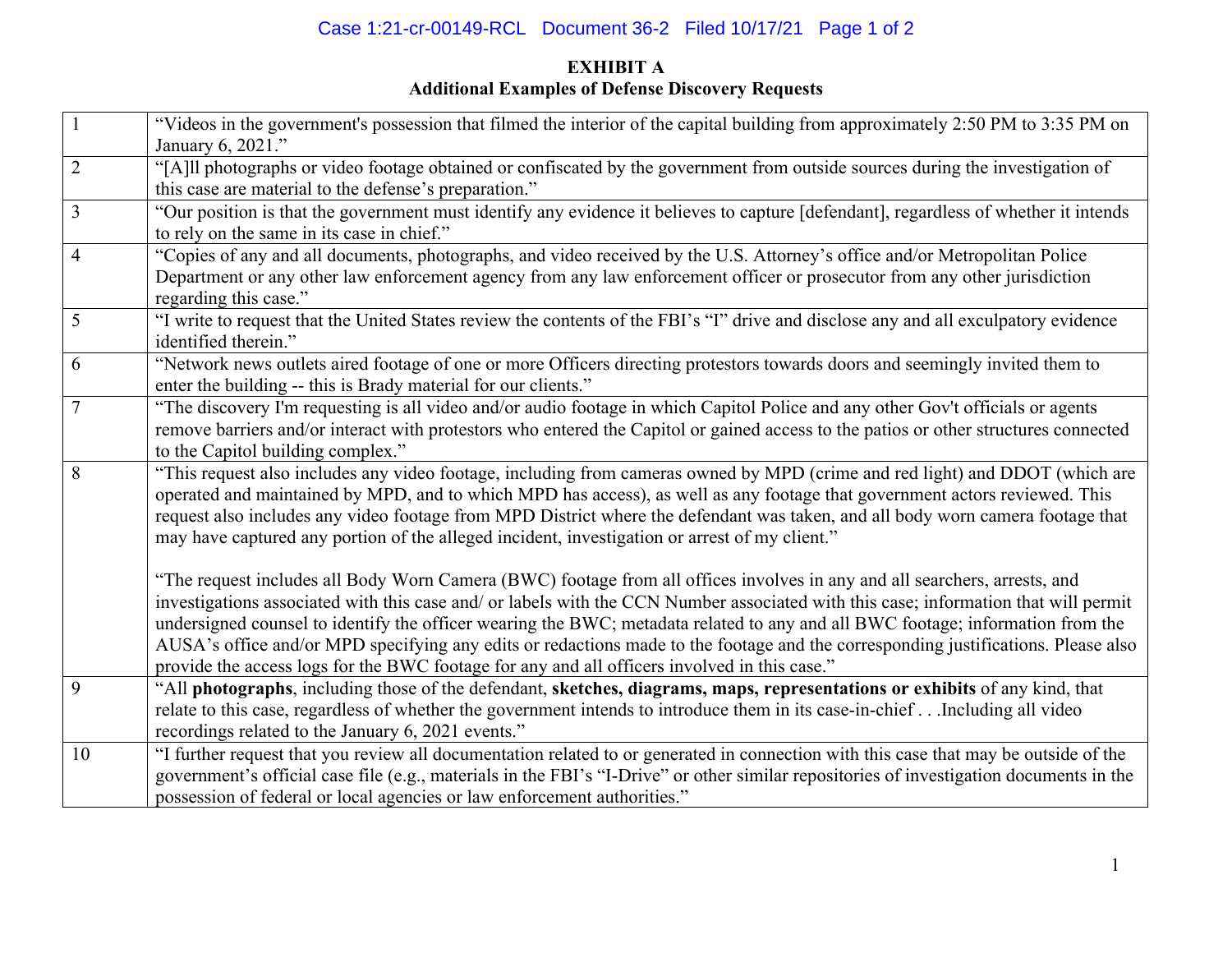## Case 1:21-cr-00149-RCL Document 36-2 Filed 10/17/21 Page 2 of 2

## **EXHIBIT A Additional Examples of Defense Discovery Requests**

| 11 | "Any evidence (whether or not reduced to writing) that law enforcement or Capitol employees allowed any protestors into the             |
|----|-----------------------------------------------------------------------------------------------------------------------------------------|
|    | building. Such evidence might include (without limitation) moving barricades, opening doors, instructing protestors they could          |
|    | enter, failing to intervene when protestors entered, etc"                                                                               |
| 12 | "Any evidence that concerns any Capitol police officers who were suspended and/or disciplined for removing barriers, opening            |
|    | doors, etc. on January $6^{\text{th}}$ ."                                                                                               |
| 13 | "I am also concerned about the thousands or tens of thousands videos the government has received from public sources,                   |
|    | particularly how the government is searching, indexing, and storing these videos, and whether the government is withholding any         |
|    | video footage in its possession; Based on my review of the discovery thus far, there is official video surveillance and publicly        |
|    | sourced video footage that is exculpatory to the defendants. Many of those videos show [defendant] and other[s] peacefully              |
|    | walking around the Capitol. In these videos, they, like thousands of others, are doing nothing illegal with the possible exception of   |
|    | being present in the building, all of which is potentially exculpatory."                                                                |
| 14 | "All information regarding any Capitol Police, MPD, National Guard, other law enforcement officer or other person in position of        |
|    | authority ("LEOs") who moved guard rails, opened or held doors open, stepped aside, allowed persons to enter or stay within the         |
|    | Capitol or otherwise did not direct, instruct or signify to the public -- implicitly or explicitly -- to vacate the Capitol or that the |
|    | Capitol was closed to the public or restricted for public entry."                                                                       |
| 15 | "Any audio or video footage of [defendant] relevant to any of the charges in the indictment that has not previously been provided,      |
|    | whether captured by body-cameras worn or phones carried by Metropolitan Police Department officers, by body-cameras worn or             |
|    | phones carried Capitol Police officers, or by phones or other recording devices carried by any other witness."                          |
| 16 | "For purposes of this letter, all photographs or video footage obtained or confiscated by the government from outside sources           |
|    | during the investigation of this case are material to the defense's preparation. Please provide notice of any decision not to produce   |
|    | requested photographs, video footage, or recorded communications so that a judicial decision as to production may, if warranted,        |
|    | be sought. Please also provide all photographs, video footage, and recorded communications relating to the Brady and Giglio             |
|    | requests articulated below."                                                                                                            |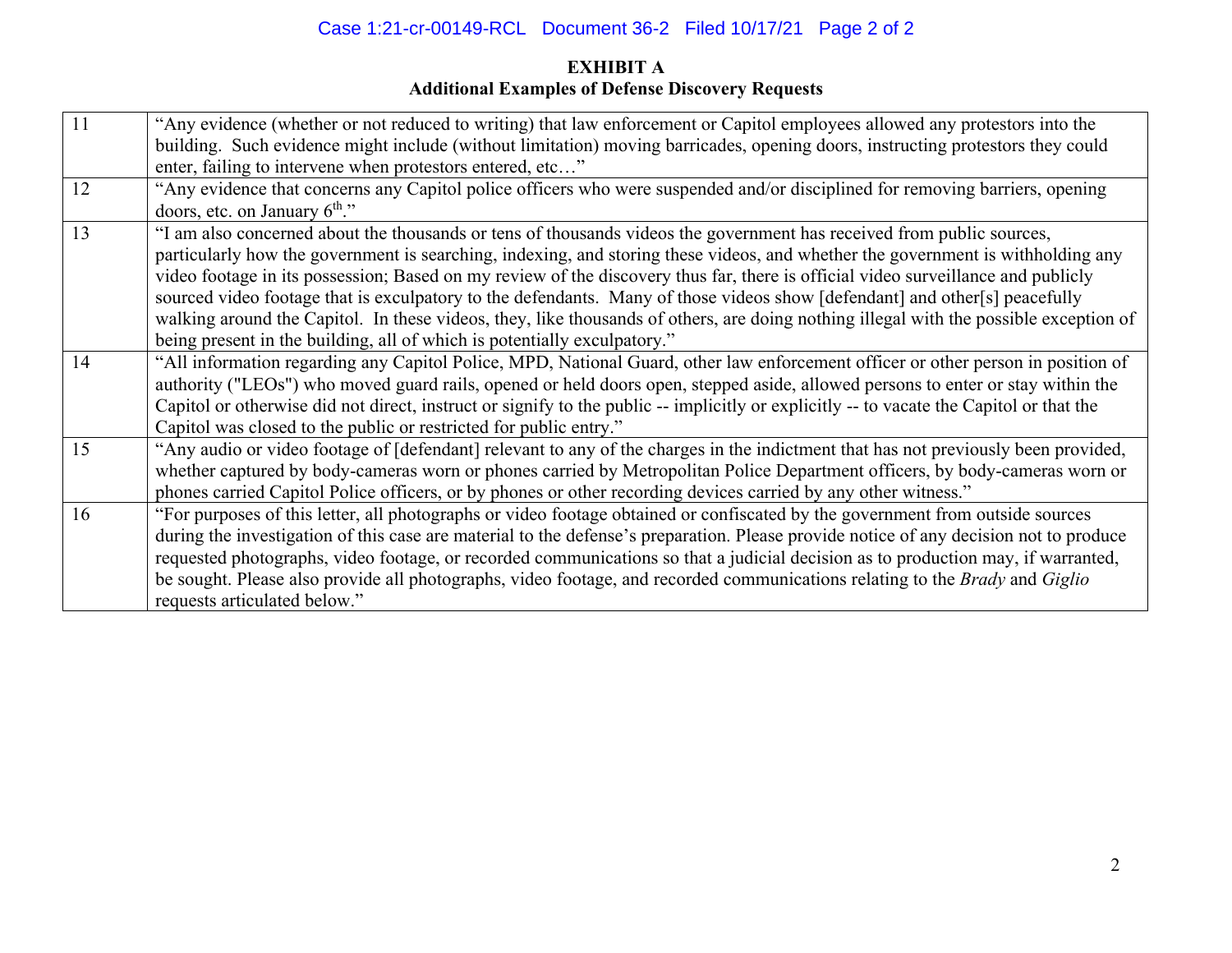### **UNITED STATES' MEMORANDUM REGARDING STATUS OF DISCOVERY AS OF AUGUST 23, 2021**

 The United States files this memorandum for the purpose of describing our overall approach to discovery, and our discovery plan in relation to voluminous sets of data that the government collected in its investigation of the Capitol Breach cases, among which may be interspersed information the defense may consider material or exculpatory. The materials upon which this memorandum is focused include, for example, thousands of hours of video footage from multiple sources (e.g., Capitol surveillance footage, body-worn-camera footage, results of searches of devices and Stored Communications Act ("SCA") accounts, digital media tips, Parler video, and unpublished news footage), and hundreds of thousands of investigative documents including but not limited to interviews of tipsters, witnesses, investigation subjects, defendants, and members of law enforcement. Further, we write to provide the Court with the status of our implementation of that plan as of August 23, 2021.

### **I. The Government's Approach to Discovery is Intended to Ensure that All Arguably Exculpatory Materials are Produced in a Comprehensive, Accessible, and Useable Format.**

The government has always understood the magnitude and complexity of the discovery project presented by the January 6 attack on the Capitol. We have taken a very expansive view of what may be material or potentially exculpatory and thus discoverable in Capitol Breach cases. Defense counsel in Capitol Breach cases have made requests including any and all information that captures an individual defendant's conduct or statements; shows people "peacefully walking around the Capitol"; or suggests that a member (or members) of law enforcement allowed people to enter or remain in the Capitol or on restricted grounds, acted friendly or sympathetic to the rioters, or otherwise failed to do their jobs. Of course, there may be additional types of information a defendant may consider material or exculpatory, but since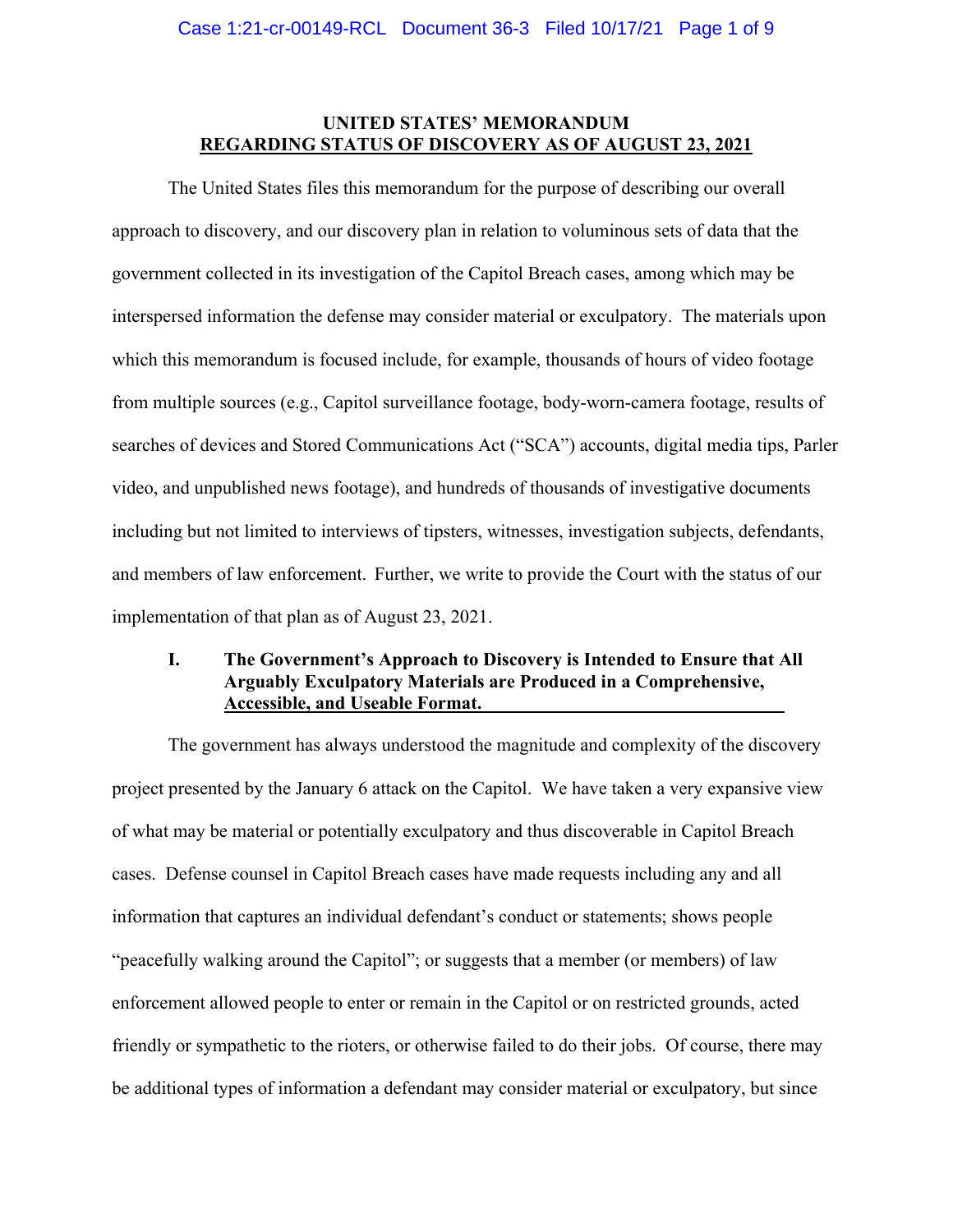### Case 1:21-cr-00149-RCL Document 36-3 Filed 10/17/21 Page 2 of 9

the government does not know the defense theory in any particular case, it is impossible to for the government to determine what other types of information a defendant may believe to be material.

To the extent the type of information described above may exist, it may be interspersed among the voluminous sets of data referenced above. Given the volume of material, and because "[d]efendants are in a better position to determine what evidence they believe is exculpatory and will help in their defense,"<sup>1</sup> it is our intent to provide the defense with all data that may contain such information, but in a manner that will facilitate search, retrieval, sorting, and management of that information.

### **II. Our General Plan for Production of Voluminous Materials Involves Two Separate Platforms.**

We have developed and begun implementing a plan to use two primary platforms to process and produce discoverable voluminous materials: one for documents (e.g., items such as law enforcement investigation files and business records) and one for digital materials (e.g., video footage). (These two platforms have frequently been referred to as our "database" although, in fact, they are two separate information repositories hosted by unrelated vendors.) We are working collaboratively with Federal Public Defender ("FPD") leadership and electronic discovery experts, including Sean Broderick, the National Litigation Support Administrator for

<sup>1</sup> *United States v. Meek,* No. 19-cr-00378-JMS-MJD, 2021 WL 1049773 \*5 (S.D. Ind. 2021). *See also United States v. Ohle*, No. S3 08 CR 1109 (JSR), 2011 WL 651849 \*4 (S.D.N.Y. 2011)(not reported in F.Supp.2d)("placing a higher burden on the Government to uncover such evidence would place prosecutors in the untenable position of having to prepare both sides of the case at once. Indeed, the adversarial system presumes that the defense will be more highly motivated to uncover exculpatory evidence, so if anything the onus is on defense counsel to conduct a more diligent search for material potentially favorable to his client. This is especially true considering that, if exculpatory evidence exists, the defense is in the best position to know what such evidence might be and where it might be located.")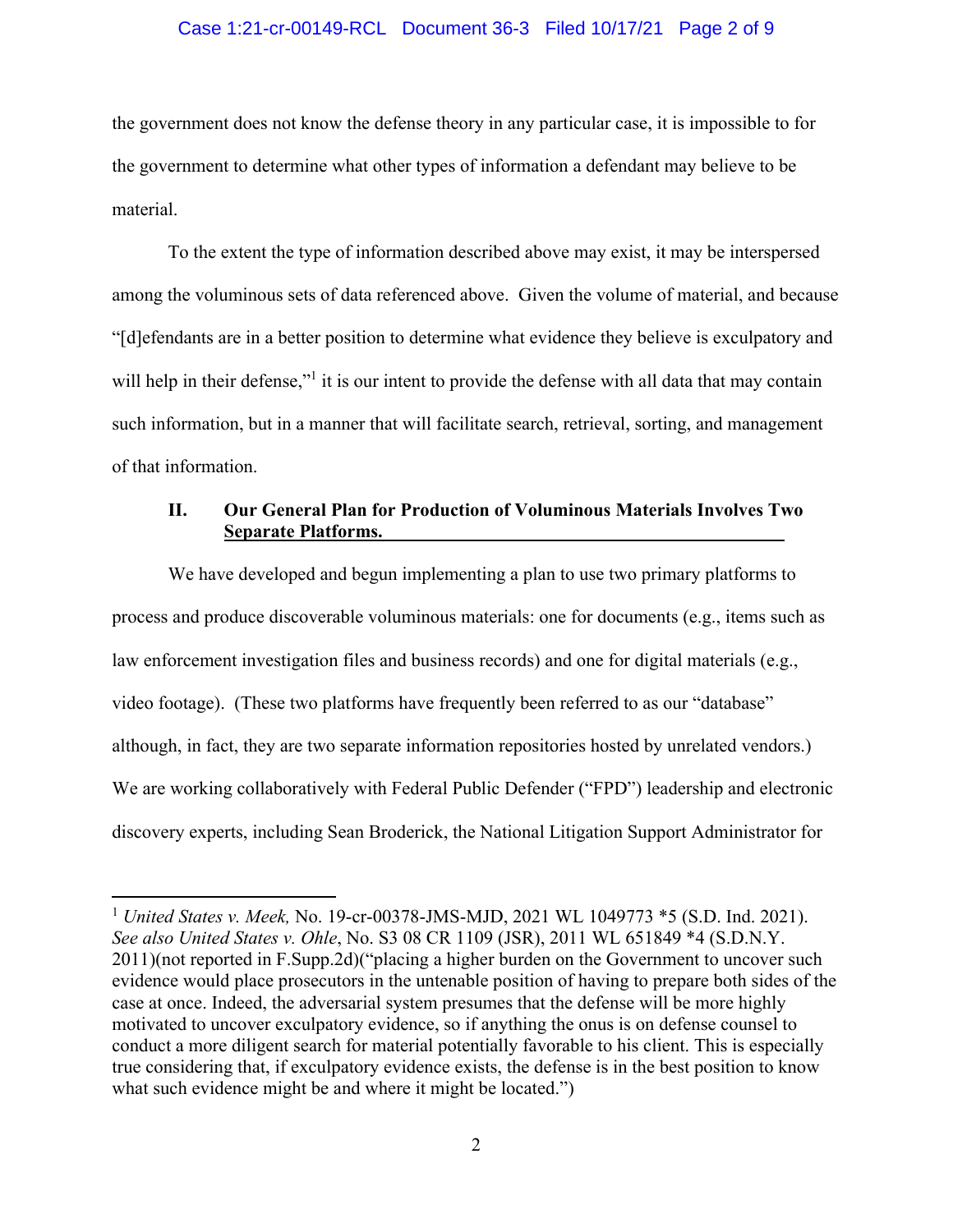### Case 1:21-cr-00149-RCL Document 36-3 Filed 10/17/21 Page 3 of 9

the Administrative Office of the U.S. Courts, Defender Services Office, to ensure that Federal Public Defender offices nationwide that are working on Capitol Breach cases, counsel that are appointed under the Criminal Justice Act, and retained counsel for people who are financially unable to obtain these services will have access to the same platforms, including technological functionality commensurate to that available to the government, for the purpose of receiving and reviewing discoverable materials.

### **A. We will Share Documents from Our Own Relativity Workspace to a Defense Relativity Workspace, and are Making Rolling Productions Via Alternative Means Until the Defense Workspace is Available.**

### **1. Overview**

Deloitte is hosting a Relativity database, or "workspace," for the government to manage and produce documents. Relativity is a cloud-based eDiscovery platform that offers functionalities including document organization, review, production, and analytics within a single environment, and is an industry leader in eDiscovery hosting. As further elaborated below, we are in the process of ingesting hundreds of thousands of documents into our Relativity workspace, so that we may review them, apply necessary redactions, and produce the documents as appropriate to the defense.

Ultimately, our plan is for all discoverable documents to be shared to a wholly separate defense Relativity workspace, also hosted by Deloitte, but wholly inaccessible to the government. Deloitte is currently creating such a defense workspace within Relativity for receipt of discoverable documents, and we are working toward a modification of our contract to fund the additional hosting and support of that database. $2$ 

 $2$  Hosting refers to storing and organizing documents in a case within a database for document review, organizing, searching, categorizing, and redacting, and providing users with accounts to access the database. Typically, providing discovery in a format that allows it to be loaded into a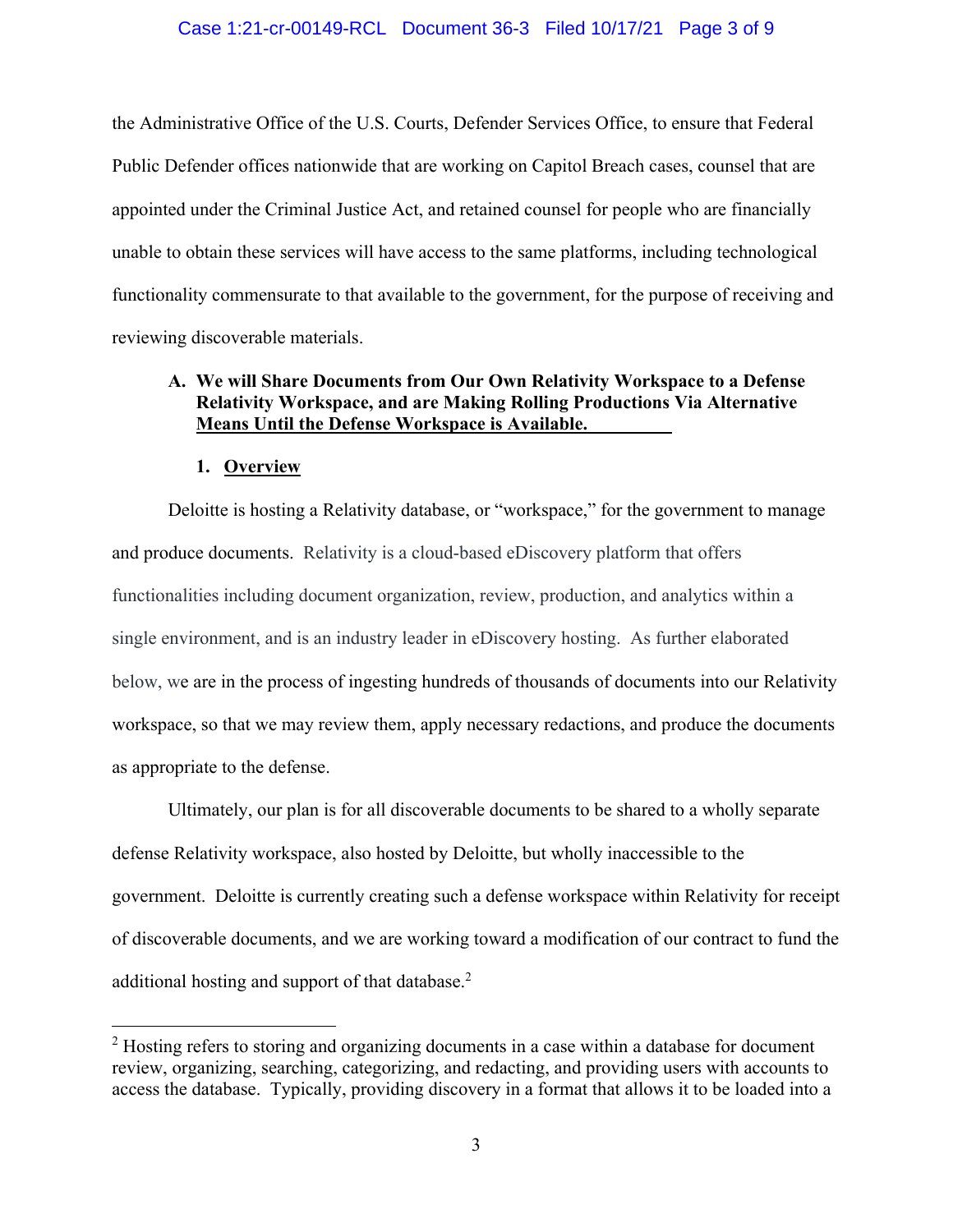### Case 1:21-cr-00149-RCL Document 36-3 Filed 10/17/21 Page 4 of 9

A Relativity workspace will allow Capitol Breach defense teams to leverage Relativity's search and analytics capabilities to search the voluminous documents we expect to produce for information they believe may be material to their individual cases. Defense teams will be able to perform key term searches and metadata searches across hundreds of thousands of documents in the defense workspace. Further, in conjunction with any staff they designate to support their workspace, they will be able to design coding panes that allow them to "tag" items received in discovery as they deem relevant to their cases, e.g., by location ("Lower West Terrace") or defense theories of the case ("Police Let Defendants In"); and then generate search reports based on the results associated with a particular tag or multiple tags.<sup>3</sup>

As elaborated below, although Relativity significantly increases the pace at which we may review and process materials to make appropriate productions, performing these tasks correctly and comprehensively takes time. Nevertheless, we expect to begin making

database satisfies the government's discovery obligations. We understand that neither the Federal Public Defender nor the Criminal Justice Act panel has a vehicle in place through which they may engage in expedited contracting for the hosting and licensing services that are necessary to meet the demands of this unprecedented volume of materials. Thus, the government has agreed to provide the necessary hosting and licensing services through Deloitte. The government has been closely coordinating with FPD to ensure that when we modify our contract with Deloitte, we obtain sufficient licenses to cover the needs of current cases as well as those of cases that may be brought in the future.

 $3$  We believe that to ensure defendants have meaningful access to the defense Relativity workspace, FPD will require additional support for the workspace. As the Court is aware, "Even if the discovery is produced in an optimal way, defense counsel may still need expert assistance, such as litigation support personnel, paralegals, or database vendors, to convert e-discovery into a format they can use and to decide what processing, software, and expertise is needed to assess the [Electronically Stored Information]." *See Criminal e-Discovery: A Pocket Guide for Judges*, Chapter II (Common Issues in Criminal e-Discovery), at 12.The *Pocket Guide* serves as a supplement to the federal judiciary's bench book. We are engaging in frequent and productive discussions with FPD in the effort to resolve contractual and technical details related to the implementation of an adequate support plan.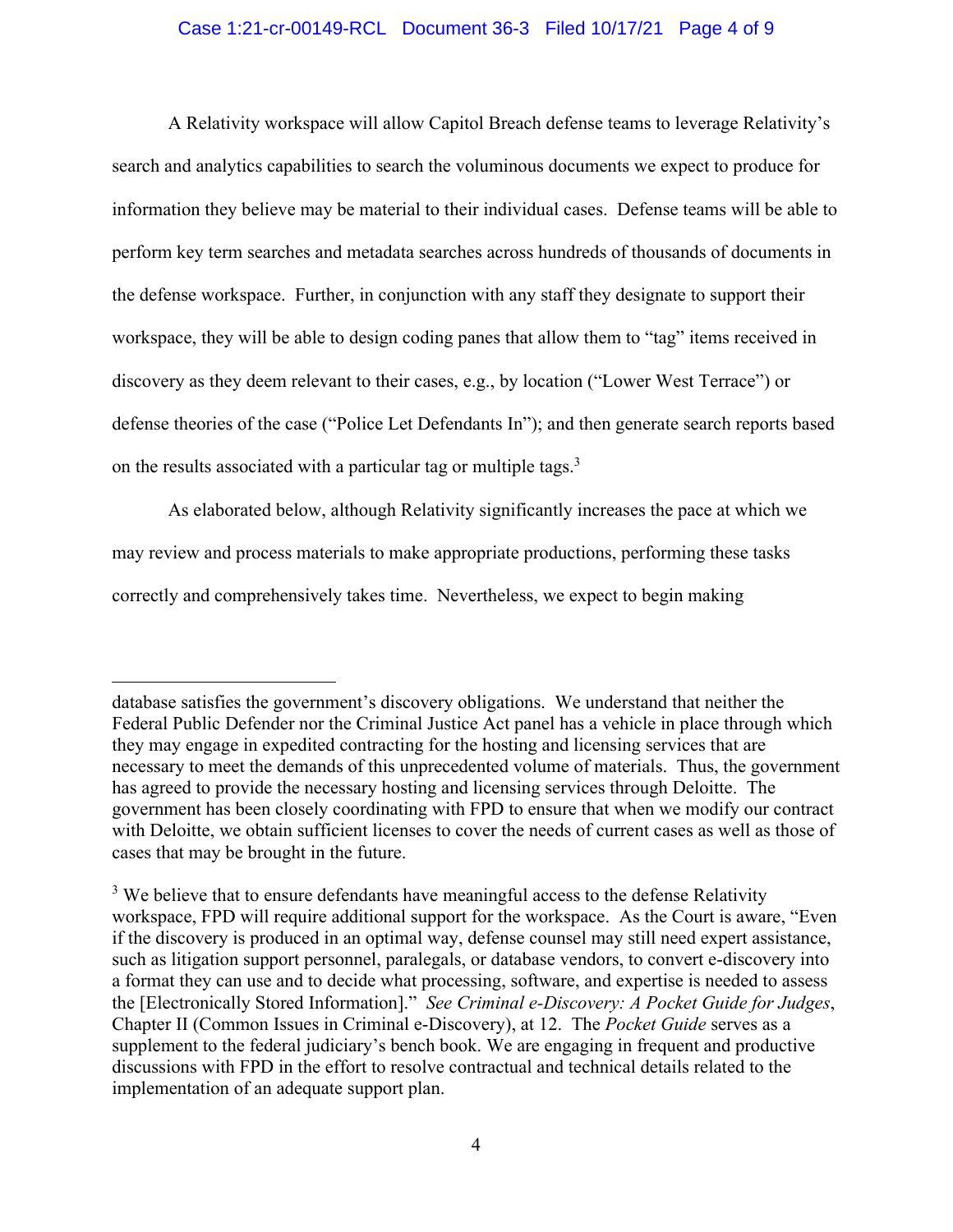### Case 1:21-cr-00149-RCL Document 36-3 Filed 10/17/21 Page 5 of 9

documentary productions from Relativity within the next two weeks, as discussed in more detail below, and will do so on a rolling basis going forward. Until the defense Relativity workspace is operational and defense accounts are established documents will continue to be produced in individualized cases via other available methods – most frequently cloud-based file sharing through USAfx.

### **2. The Government is Steadily Populating its Own Relativity Database with Materials.**

We have already populated our Relativity database with over 30,000 records from the U.S. Capitol Police ("USCP") and USCP reports related to allegations of misconduct by law enforcement in connection with the events of January 6, 2021. We are currently using our Relativity platform to process materials related to allegations of police misconduct, and plan to make those reports available within approximately the next two weeks. Capitol Breach prosecution teams will disseminate these materials once they become available. We are prioritizing these materials and Metropolitan Police Department ("MPD") use-of-force investigation files because many defendants have requested them.

We are steadily working to ingest into Relativity potentially discoverable documents that we requested and received from multiple law enforcement agencies, while ensuring that materials that are or may be protected by Federal Rule of Criminal Procedure 6(e) are adequately protected. Of course, Federal Bureau of Investigation ("FBI") files account for the majority of documentary evidence that we will need to ingest and review. The FBI estimates that there are approximately 750,000 investigative memoranda and attachments in its files associated with the Capitol Breach investigation. We intend to organize, deduplicate, and produce these materials as appropriate, using all of Relativity's tools to do so as quickly as possible. As discussed below,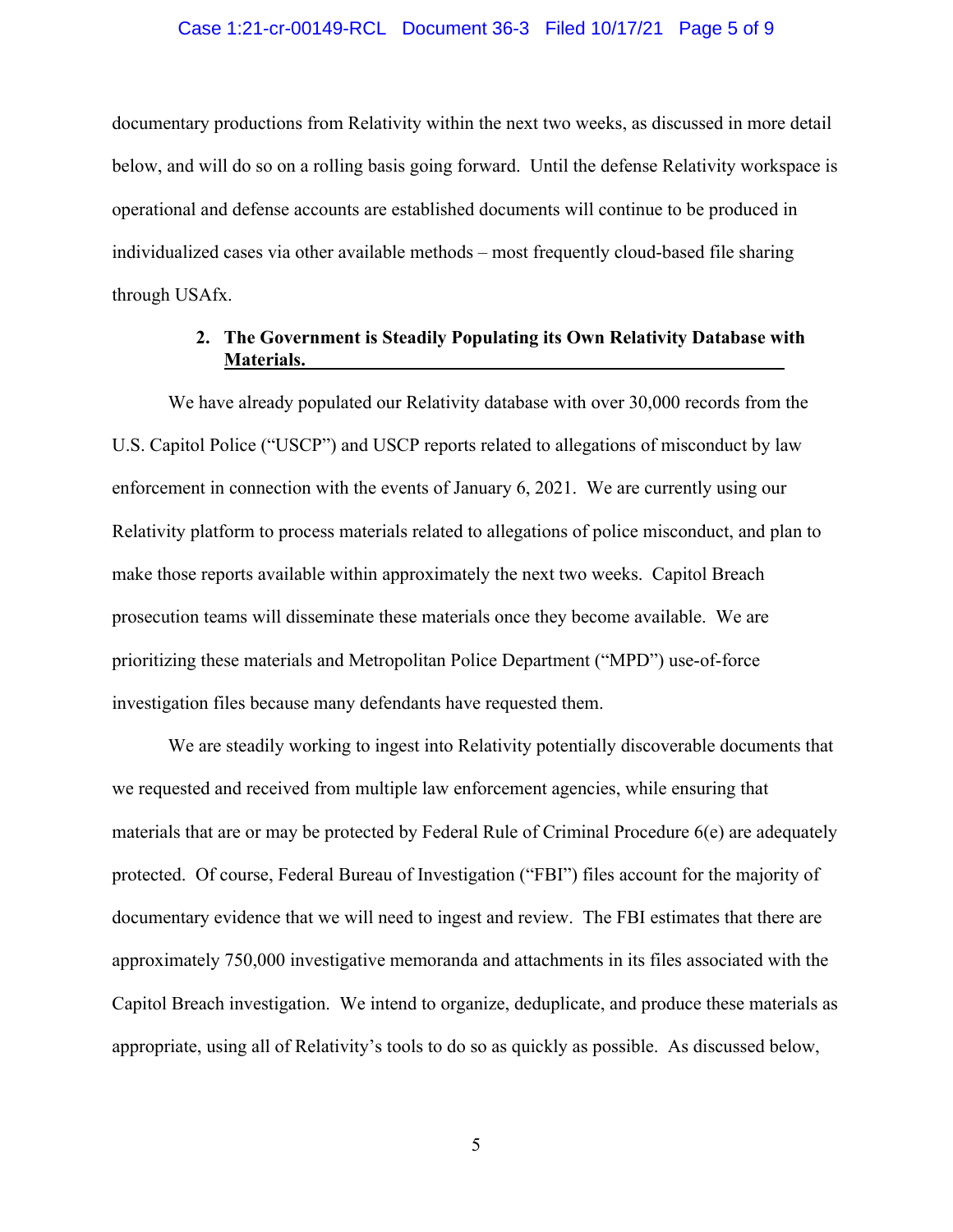### Case 1:21-cr-00149-RCL Document 36-3 Filed 10/17/21 Page 6 of 9

however, these processes are not wholly automated, and will require both technical expertise and manual assistance.

#### **3. The Workflow in Processing Materials for Discovery Takes Time.**

The process of populating Relativity with potentially discoverable material, all in varied formats and from different sources, is complicated. It is *not* like copying and pasting a file, or even like duplicating a hard drive. Before the hundreds of thousands of investigative files at issue here are ever loaded to Relativity, they must be meaningfully organized into folder structures that will make sense to reviewers and recipients. The materials must also be qualitychecked, e.g., we must ensure that we have the password for protected documents, that the documents were provided in a format that will open, and that we remove irrelevant software and system files that would only cloud the workspace and confuse reviewers. After materials are loaded to Relativity, we must customize the manner in which they are displayed so as to be meaningful to reviewers who will make discoverability determinations and apply appropriate redactions and sensitivity designations. Not all documents are created equal, e.g., financial records and forensic cell phone search reports cannot meaningfully be displayed in the same way.

All of these processes will be assisted by leveraging Relativity's tools as much as possible, such as by using keyword searches to identify items that must be excluded or redacted; and deduplication tools to recognize documents that have already been processed so that they are not analyzed or reproduced multiple times. Although these processes are time-consuming, they are necessary to avoid production of unorganized data dumps, unreadable files, and unusable databases; or a failure of the government to take adequate steps to prevent both victims and defendants' private information from being shared with hundreds of defendants.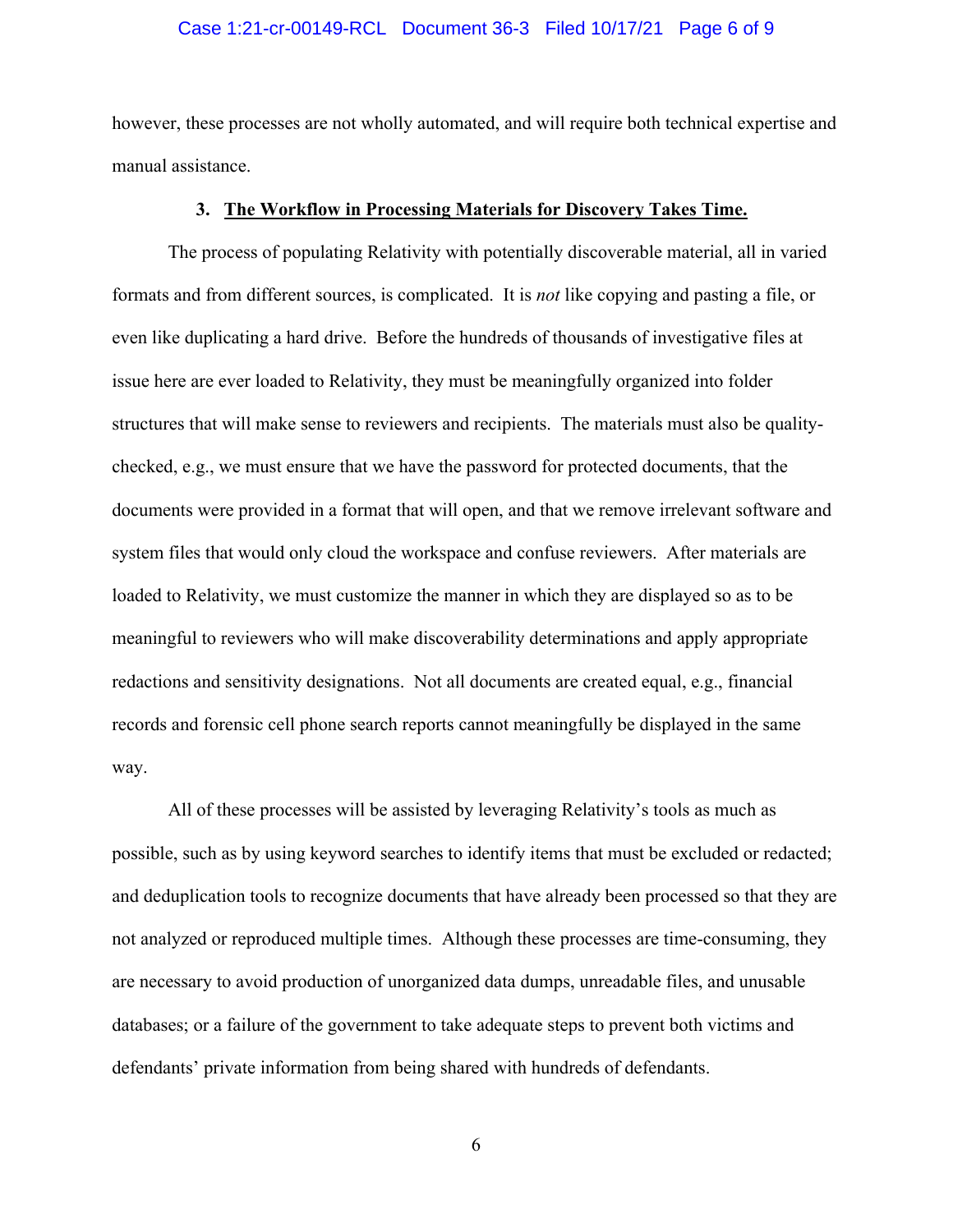### **B. We will Share Digital Evidence from Our Own Evidence.com Instance to a Defense Evidence.com Instance, and Make Rolling Productions as Digital Media is Processed.**

Relativity was primarily designed as document review platform and not to manage terabytes of digital evidence. Although it is technologically possible to view and share video evidence within Relativity, in this case, the volume of video would significantly reduce Relativity's performance speed.

Accordingly, we will use evidence.com as a platform to manage, review, and share digital media evidence. Evidence.com is a cloud-based digital evidence management system designed by Axon Enterprise, Inc. ("Axon"), an industry leader in body-worn-camera systems. Axon refers to a singular environment of evidence.com as an "instance." The government has agreed to fund a defense instance of evidence.com and to provide the necessary licensing services through Axon. This instance will be managed and administered by FPD, and the government will have no ability to log into or retrieve information from this instance. As recently as Saturday, August 21, 2021, we consulted with representatives from Axon about our plan and we expect our contract with Axon will be modified expeditiously. As with Relativity, the government has been closely coordinating with FPD to ensure that we cover the needs of current cases as well as those of cases that may be brought in the future. We understand that legal defense teams will likely wish to share voluminous evidence with defendants. Axon has additional infrastructure referred to as my.evidence.com that will allow defense attorneys to share voluminous evidence with individual defendants.

We have already migrated over 2,900 body-worn-camera videos totaling over 2,300 hours (nearly 100 days) into our instance of evidence.com. For the reasons relayed above, from a technological perspective, we expect to be able to share this footage with FPD's evidence.com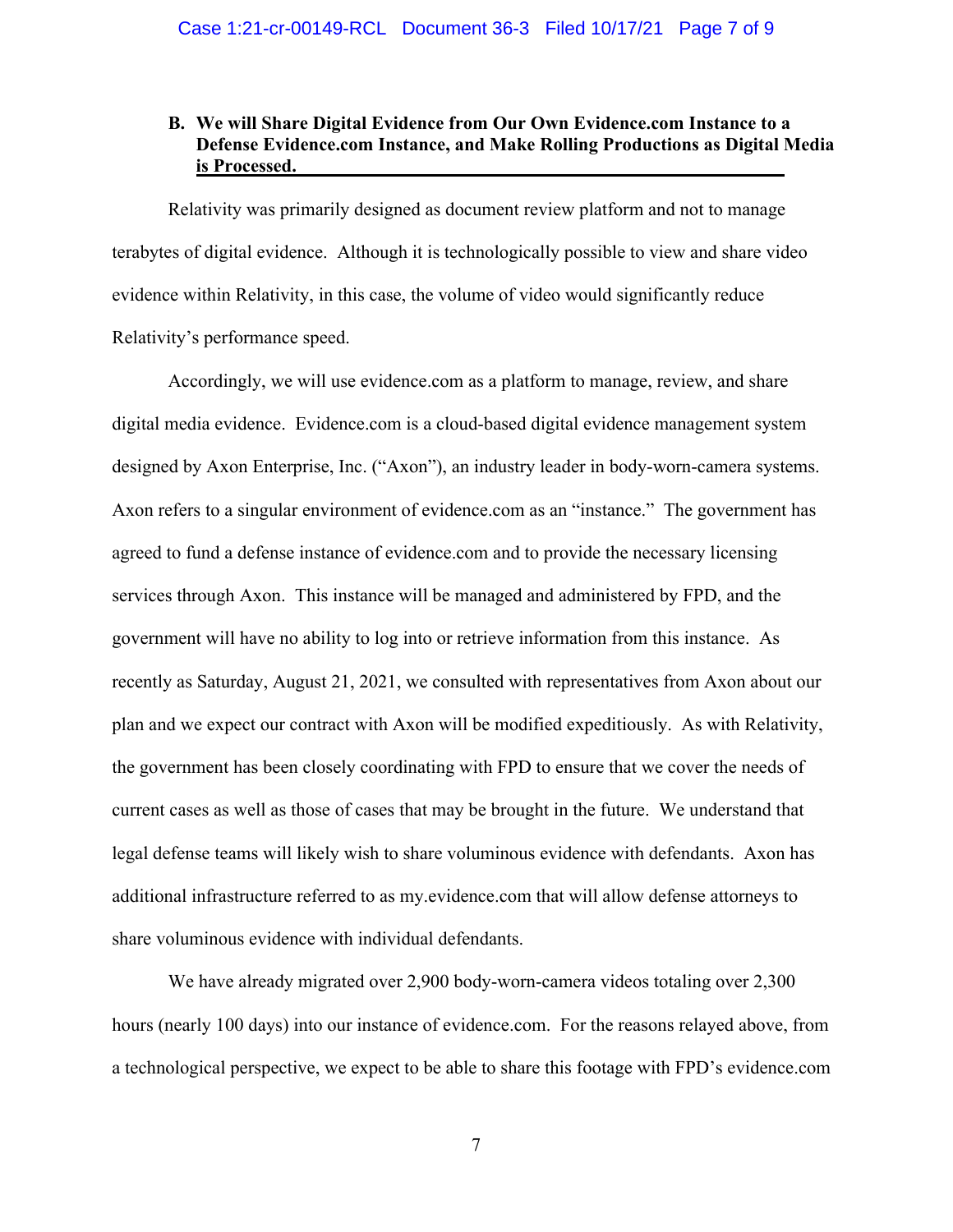### Case 1:21-cr-00149-RCL Document 36-3 Filed 10/17/21 Page 8 of 9

instance within approximately the next two weeks. Before we can share voluminous video footage with FPD, we must also ensure that the footage is adequately protected. Based on a review of the body-worn-camera footage conducted by our Office, the footage displays approximately 1,000 events that may be characterized as assaults on federal officers. As these officers now, or in the future may, qualify as victims under the Crime Victims Rights Act, they have the "right to be reasonably protected from the accused" and the "right to be treated with fairness and with respect of the victim's dignity and privacy." 18 U.S.C. §§ 3771(a)(1) and (8).

 When we share the footage, we also intend to share information we have developed that will help facilitate efficient defense review of body-worn-camera footage. For example:

- Individuals in our Office who reviewed all the body-worn-camera footage in our instance created a spreadsheet that identifies footage by agency, officer, video start time, a summary of events, and location of the camera in 15-minute increments. The locations are defined in zone map they created. We will share our zone map and the spreadsheet with the legal defense teams, subject to adequate protection.
- We obtained from MPD Global Positioning Satellite ("GPS") information for radios that may be of assistance in identifying the location of officers whose body-worn-camera footage is relevant to the defense. We will share this information with the legal defense teams, subject to adequate protection.

We will continue to ingest video evidence into evidence.com on a rolling basis, and to produce it regularly. As evidence.com was designed to function in coordination with bodyworn-cameras designed by Axon, ingesting body-worn-camera footage into our instance was fairly simple. Other footage will need to be converted from proprietary formats before it can be ingested into evidence.com, and so processing will take longer.

At this time, the FBI is in the process of transmitting Capitol surveillance footage for ingestion into evidence.com. Because of the size of the footage, it will take several weeks to receive and ingest the footage. Based on our current understanding of the technical complexities involved, we expect to start rolling productions from 7,000 hours of footage that the USCP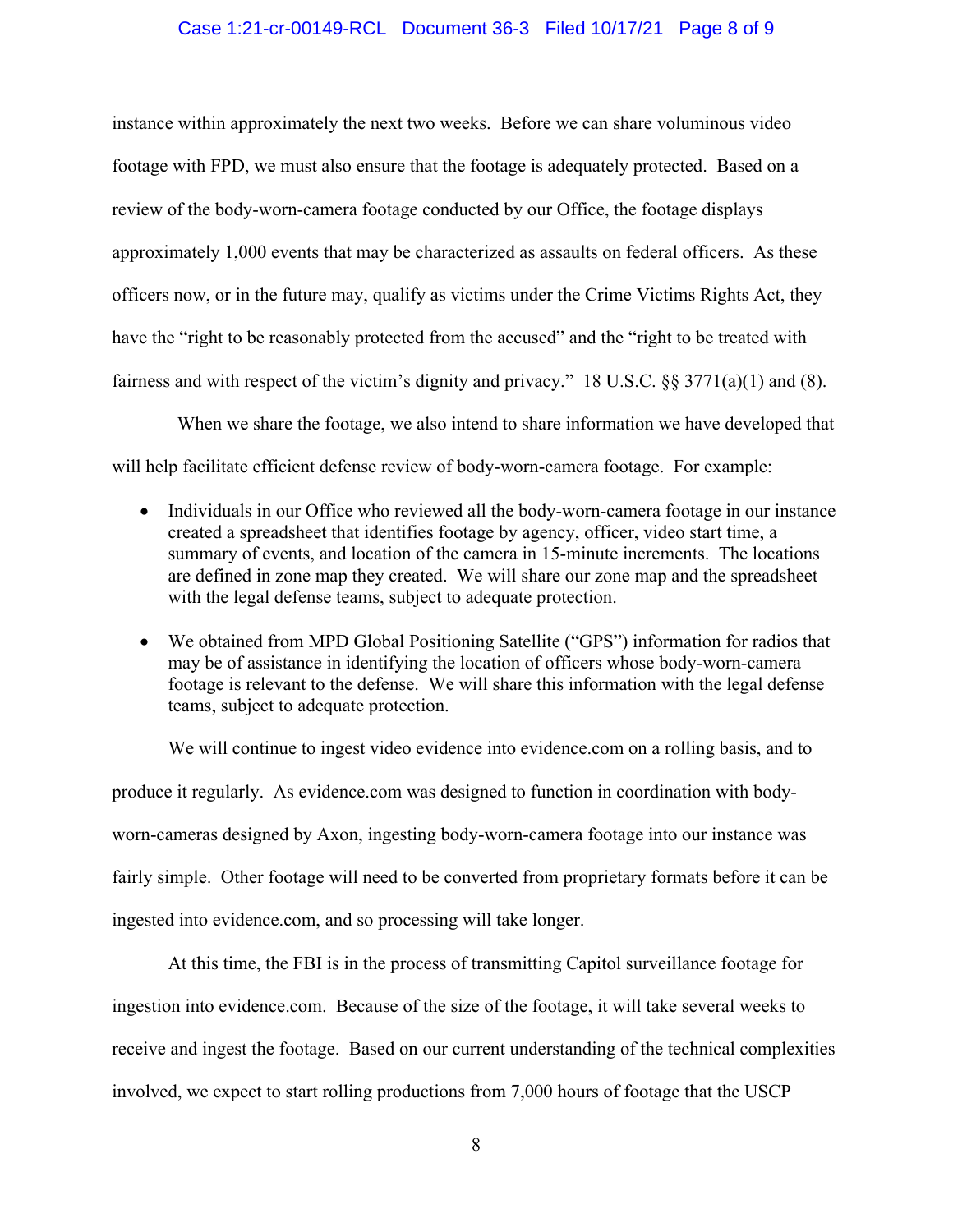### Case 1:21-cr-00149-RCL Document 36-3 Filed 10/17/21 Page 9 of 9

provided the FBI within approximately the next four weeks. An additional 7,000 hours of footage is not relevant to this case and, therefore will not be produced.

### **III. Conclusion.**

In sum, while we have not resolved every contractual or technical detail, and while our discovery plan continually evolves to address issues as they arise, we are making substantial progress in our diligent efforts to provide the defense comparable discovery review platforms for both documents and digital media, to populate those platforms, and to use alternative means to provide the most relevant discovery without delay. We are confident that our plan will come to fruition, and although we have not reached agreement on every aspect of this plan, we continue to have good faith, productive discussions with FPD regarding production of voluminous data. In the interim, we will diligently continue to transfer data to our vendors, process it for production, and make interim productions by other means until the defense platforms are in place. As we continue to implement our plan, we will continue to file status memoranda with the Court on a regular basis.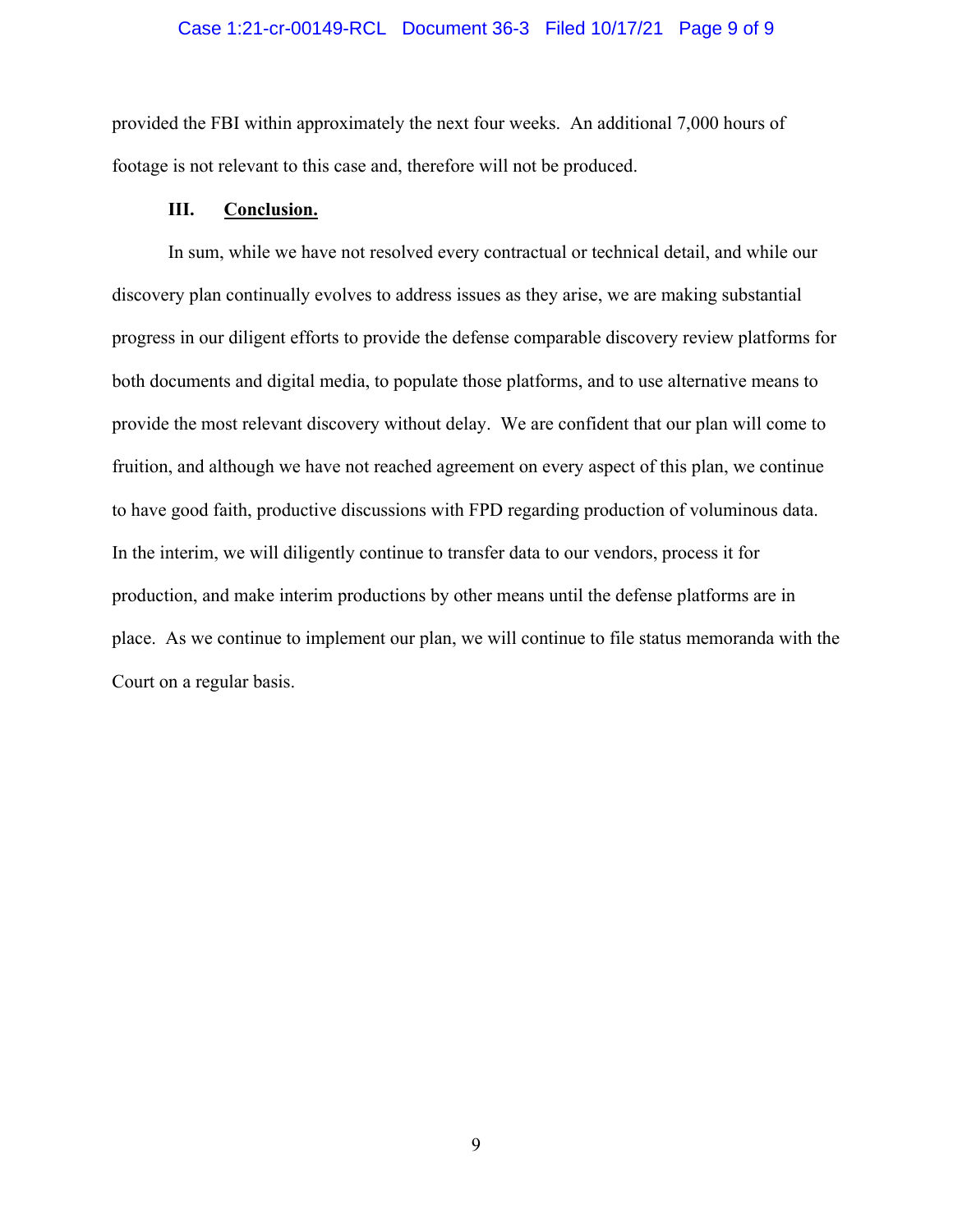### **UNITED STATES' MEMORANDUM REGARDING STATUS OF DISCOVERY AS OF SEPTEMBER 14, 2021**

 The United States files this memorandum for the purpose of describing the status of implementation of our discovery plan in relation to voluminous sets of data that the government collected in its investigation of the Capitol Breach cases, among which may be interspersed information the defense may consider material or exculpatory. The materials upon which this memorandum is focused include, for example, thousands of hours of video footage from multiple sources (e.g., Capitol surveillance footage, body-worn-camera footage, results of searches of devices and Stored Communications Act accounts, digital media tips, Parler video, and unpublished news footage), and hundreds of thousands of investigative documents including but not limited to interviews of tipsters, witnesses, investigation subjects, defendants, and members of law enforcement.

#### **Capitol Breach Defense Discovery Liaison Established**

The Federal Public Defender for the District of Columbia ("FPD") has agreed to serve as the Discovery Liaison for defense counsel in Capitol Breach cases. FPD will be the common point of contact between the U.S. Attorney's Office for the District of Columbia, the U.S. District Court for the District of Columbia, the Administrative Office of U.S. Courts, Defender Services Office, and defense counsel.

#### **Status of Defense Access to Discovery Databases**

As noted in our Memorandum Regarding Status of Discovery as of August 23, 2021 (the "August 23 Memo"), incorporated herein by reference, under our discovery plan, we will use two primary platforms to process and produce discoverable voluminous materials, evidence.com for voluminous digital media materials (e.g., body-worn-camera footage and U.S. Capitol Police ("USCP") surveillance footage) and Relativity for documents (e.g., items such as law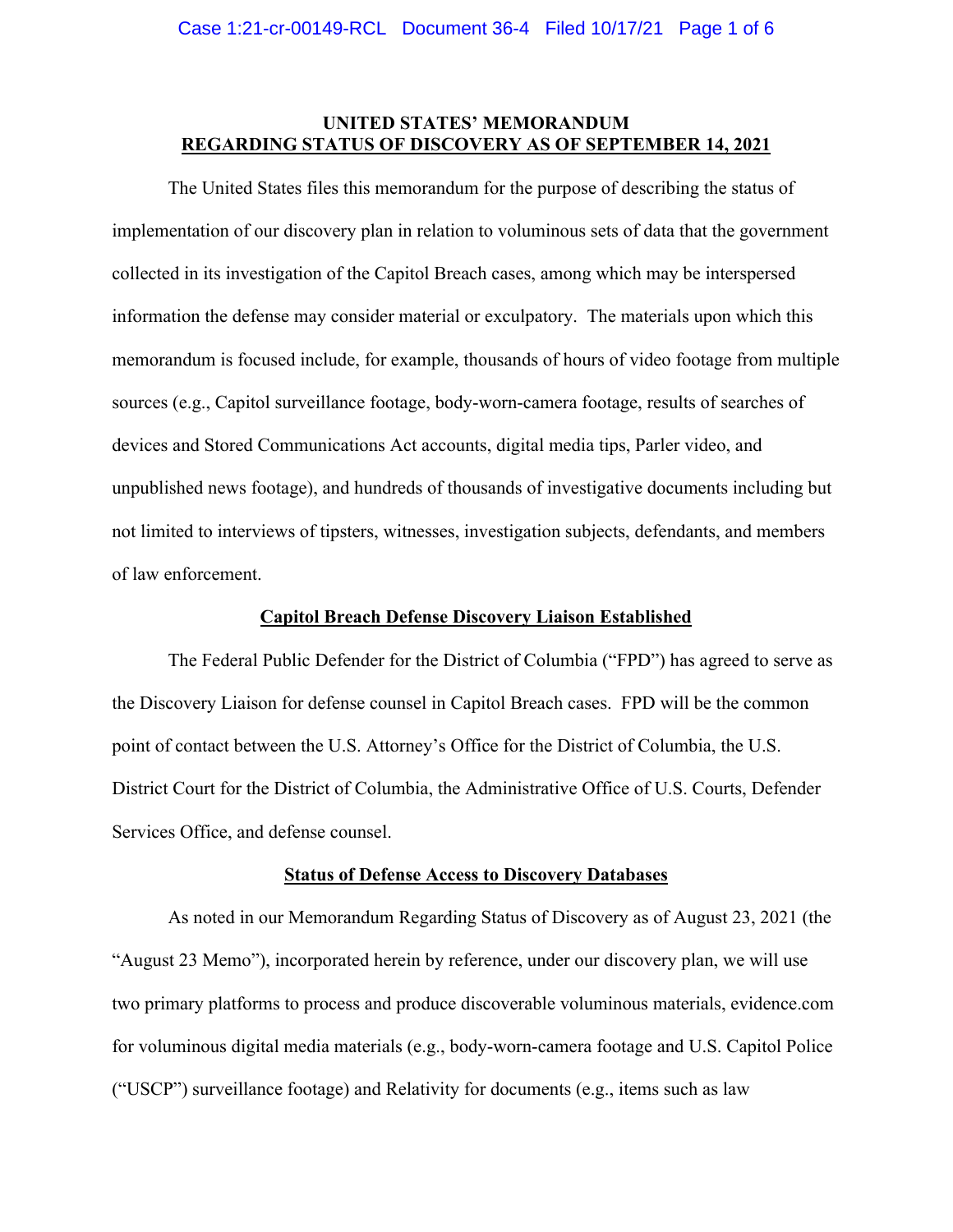### Case 1:21-cr-00149-RCL Document 36-4 Filed 10/17/21 Page 2 of 6

enforcement investigation files and business records). Further, we will ensure that all Capitol Breach legal defense teams will have access to the same platforms, including technological functionality commensurate to that available to the government, for the purpose of receiving and reviewing discoverable materials.

#### *Evidence.com*

On September 3, 2021, the United States modified its contract with Axon Enterprise, Inc. ("Axon"), our evidence.com vendor. Pursuant to the modification, the government has funded a Capitol Breach defense instance of evidence.com and purchased licenses that will enable legal defense teams to gain access to a defense discovery database. The defense instance is managed and administered by FPD, and the government has no ability to log into or retrieve information from the defense instance. FPD is currently working with Defender Service's National Litigation Support Team to create a structure for distributing and tracking Axon licenses for defense counsel. As we stated in our previous memo, defense counsel can share evidence from the defense instance with individual defendants using a cloud-based file-sharing service offered by Axon called my.evidence.com (as well as provide downloaded video, except when prohibited by a sensitivity designation).

 As a result of September 3, 2021 contract modifications, we are now technologically able to share approximately 2,300 hours of body-worn-camera videos to the defense instance of evidence.com. To ensure this enormous production is organized and meaningful for the defense, we are currently categorizing and tagging the videos. Further, to ensure that the videos (which display approximately 1,000 assaults upon officers and include occasional references to personal identifying information) are adequately protected, we are also exploring whether it is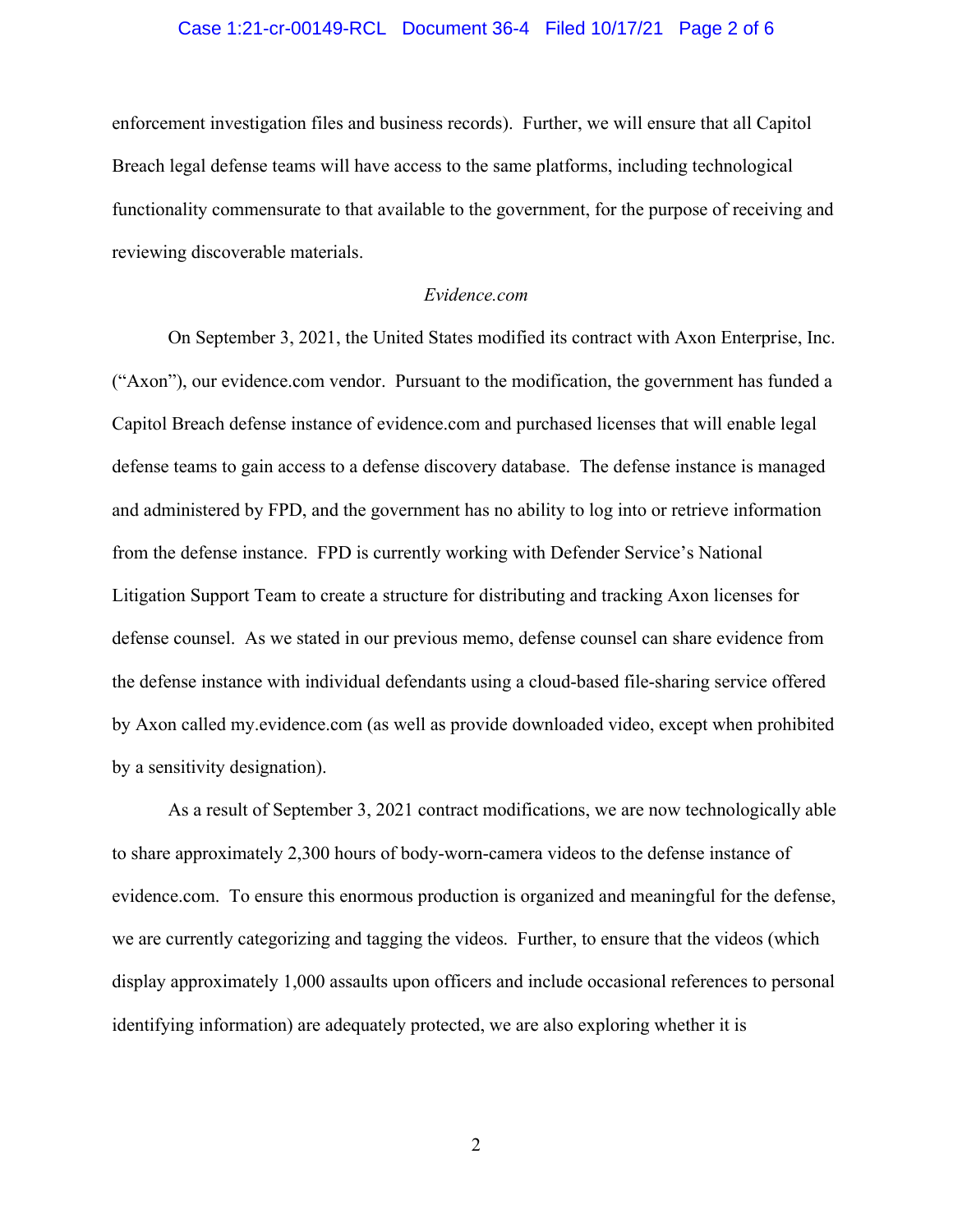### Case 1:21-cr-00149-RCL Document 36-4 Filed 10/17/21 Page 3 of 6

technologically possible for downloading to be automatically suppressed when highly sensitive video is shared by defense counsel to defendants.

We are hopeful we will be able to transfer the body-worn-camera footage to the defense instance of evidence.com by the end of this week (Friday, September 17, 2021), and expect to produce it no later than the end of next week (Friday, September 24, 2021).<sup>1</sup>

 We have uploaded approximately twenty percent of the relevant USCP surveillance footage to our instance of evidence.com (i.e., in excess of one terabyte of video, consisting of about 140 cameras, 4,900 files, and 1,600 hours of footage). We are nearly finished applying sensitivity designations to these files. We expect to be able to share them to the defense instance next week.

FPD anticipates updating defense counsel with the status of their work to distribute and track Axon licenses approximately one week after the first significant production of discovery is loaded into the defense instance evidence.com platform.

### *Relativity*

Deloitte Financial Advisory Services, LLP ("Deloitte"), our Relativity vendor, has established a Capitol Breach defense Relativity workspace. We continue to work toward a modification of our contract to fund the additional hosting and support of that database. Modifying the Deloitte contract presents multiple contractual, technical, and legal challenges that were not posed by the Axon contract, but we are moving with as much haste as possible given the various complexities. We believe that by October, the contract modifications will be

<sup>&</sup>lt;sup>1</sup> As elaborated in our August 23 Memo, we will also provide information we have developed that will help facilitate defense review of the footage.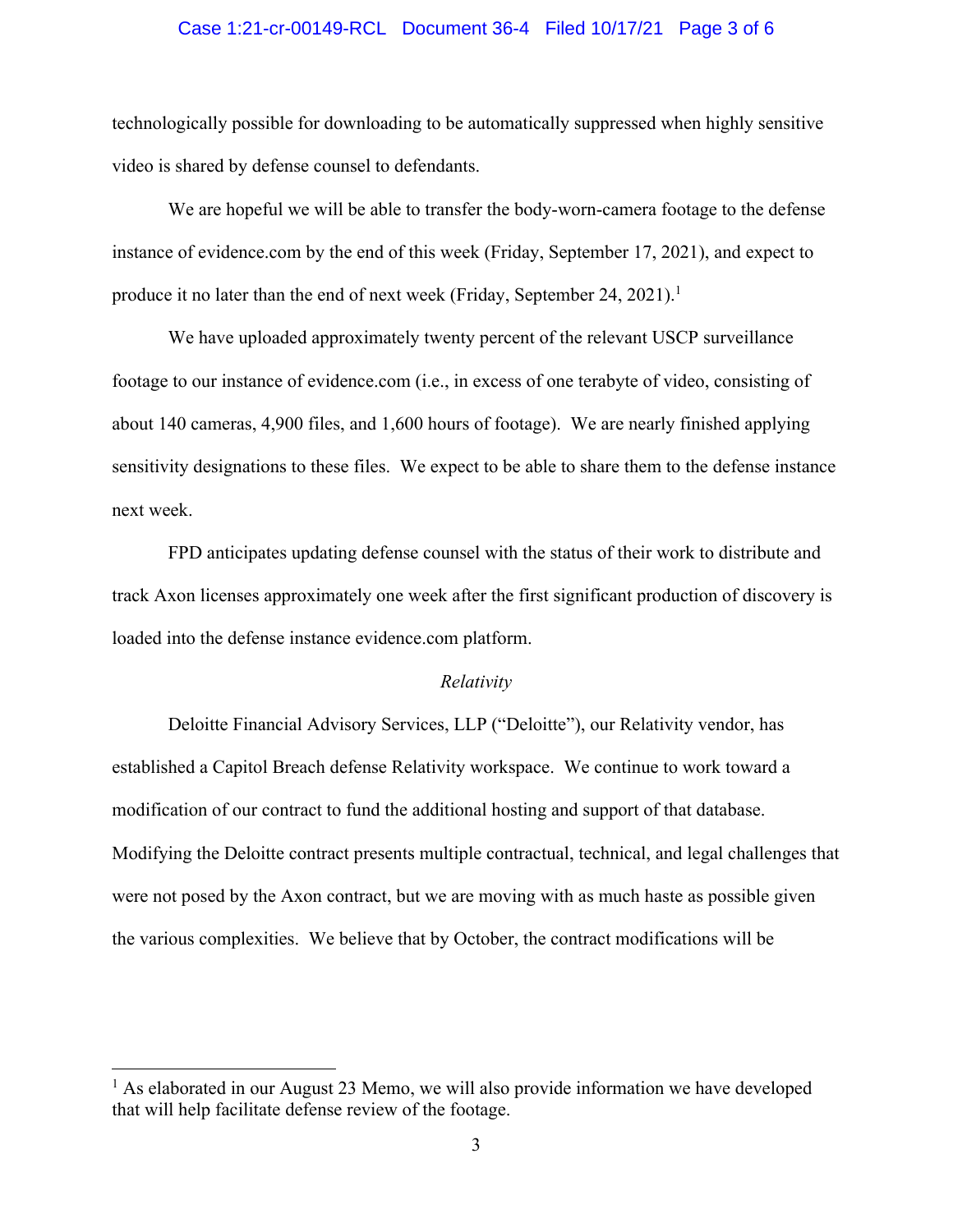### Case 1:21-cr-00149-RCL Document 36-4 Filed 10/17/21 Page 4 of 6

completed, thus allowing for defense access to the Relativity database.<sup>2</sup> To give the Court a sense of just some of the challenges that we are addressing, they include formulating concrete plans describing the staffing and technological safeguards that will be put into place to eliminate the possibility of work product being shared from one workspace to another. We must also ensure the modification, which must be fairly detailed under applicable government contracting rules and regulations, will be sufficient to support hundreds of defense cases, and are working closely with FPD in support of that effort. As this undertaking by FPD is also unprecedented, handling the contract modification correctly takes time. FPD will work with Defender Service's National Litigation Support Team to create a structure for distributing and tracking Relativity licenses and anticipates updating defense counsel with the status of their work approximately one week after the contract is modified to provide access to FPD. Finally, we must ensure that in making available hundreds of thousands of documents to hundreds of legal defense teams, we are careful to ensure that materials are properly scoped pursuant to the terms of any applicable warrants, and that access to the database is restricted in a manner that will ensure our compliance with applicable privacy laws. We are currently consulting with Department of Justice experts in privacy and discovery to ensure that these issues are properly handled.

Until the defense Relativity workspace is accessible, as we stated in our August 23 Memo, we will continue to provide voluminous documents from our Relativity database through individualized productions. (Any productions we make will also be added to the defense Relativity workspace.) On Friday, September 10, 2021, the Discovery Team made available for production in all Capitol Breach cases approximately 850 pages consisting of redacted reports

 $2$  To be clear, while we expect the defense Relativity database will be partially populated in October, we do not expect it to be complete at that time.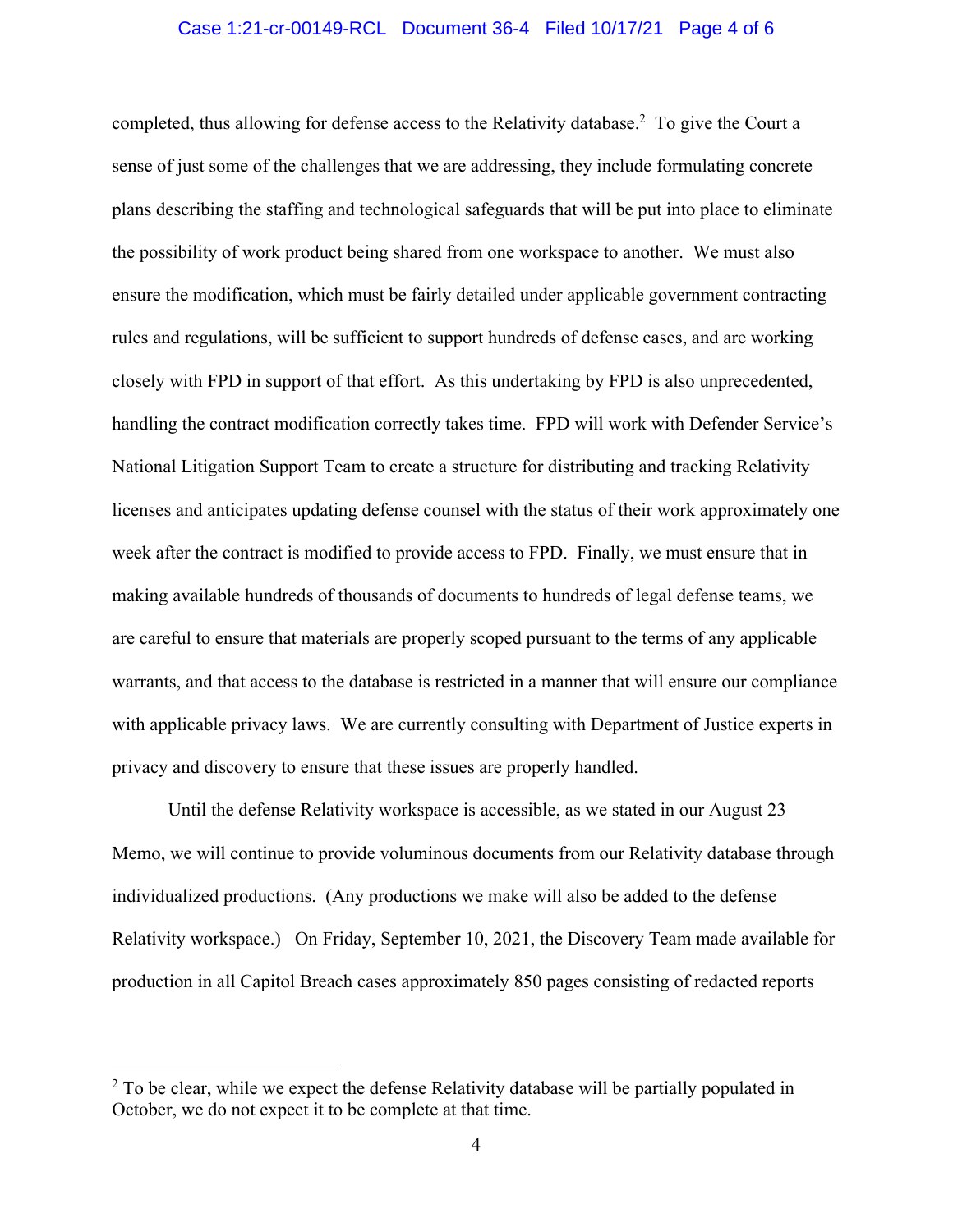### Case 1:21-cr-00149-RCL Document 36-4 Filed 10/17/21 Page 5 of 6

from USCP investigations of alleged wrongdoing by USCP officers on January 6, 2021. We anticipate providing Metropolitan Police Department internal investigation reports (approximately 600 pages) by next week. We are still reviewing the approximately 30,000 files in Relativity that were provided to us by USCP.

As the Discovery Team continues to receive additional documents, we cull them of any materials potentially protected by Federal Rule of Criminal Procedure 6(e) and provide the remainder (a majority) to Deloitte for ingestion into our Relativity database for discovery review. At this time, we have provided Deloitte the following additional documents for ingestion into our Relativity database:

- Discovery productions (approximately 11,500 records) that have been made in complex Capitol Breach cases (e.g., multi-defendant conspiracies involving Oathkeepers and Proud Boys);<sup>3</sup> and
- Approximately 24,000 Federal Bureau of Investigation records.

This week, we also expect to provide Deloitte discovery productions that have been made in 75 individual cases (approximately 32,000 documents).<sup>4</sup> As we have described in our prior discovery status memos, the process of populating Relativity with potentially discoverable material is complicated and takes time.

### **Incarcerated Defendants**

In collaboration with FPD, we are developing proposals to increase access by

incarcerated defendants to voluminous materials, which we expect to share with the D.C.

Department of Corrections and to discuss within the next two weeks.

 $3$  Although these productions were already made in the relevant cases, they will ultimately be made accessible to all Capitol Breach defendants through the defense Relativity workspace.

<sup>&</sup>lt;sup>4</sup> Although these productions were already made in the relevant cases, they will ultimately be made accessible to all Capitol Breach defendants through the defense Relativity workspace.